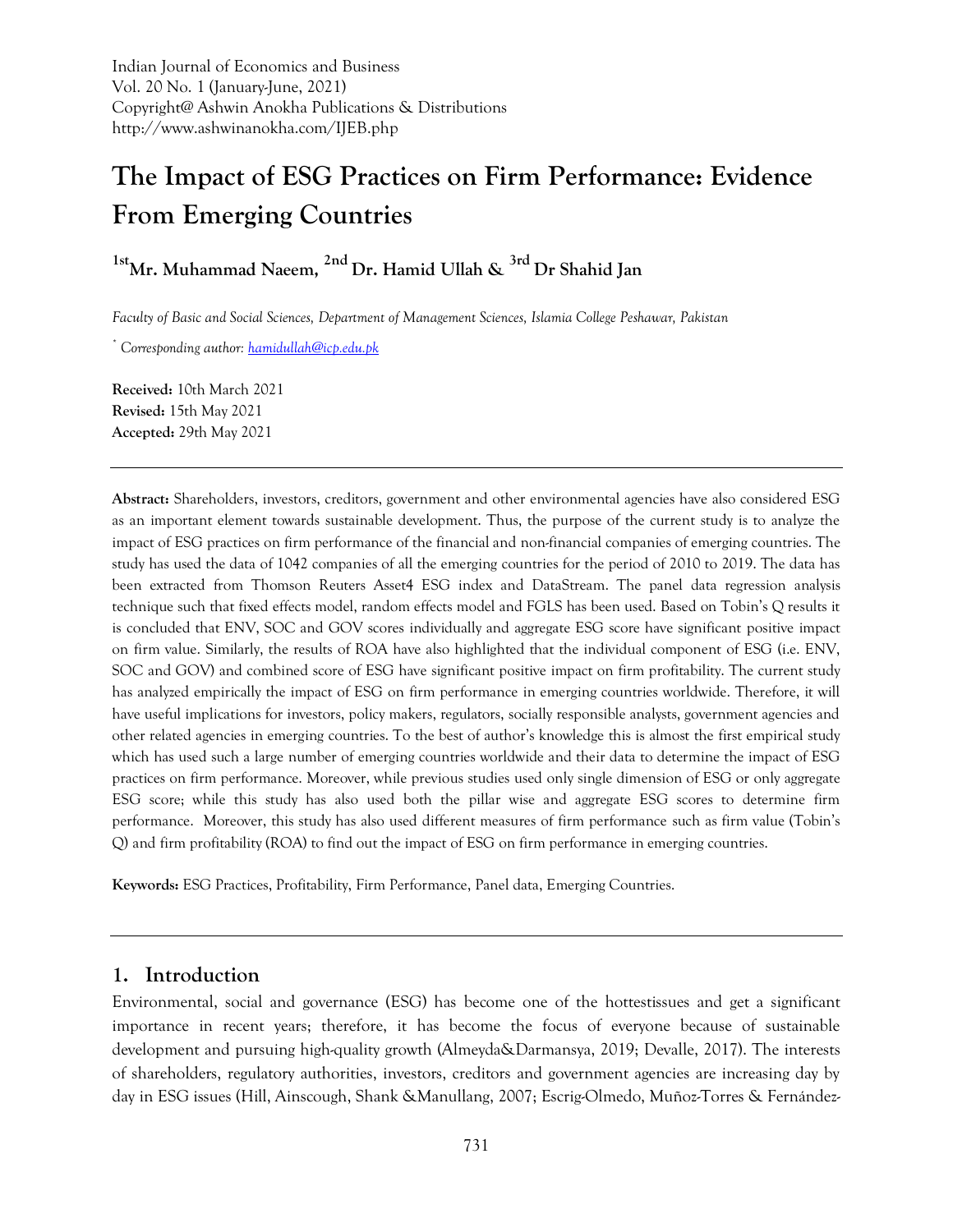Izquierdo, 2013). After the pandemic of COVID-19 the importance and recognition of ESG issues has increased rapidly and the attention of global investors towards ESG issues and sustainable investing have also risen to a higher degree. The initiative of United Nation's Principles of Responsible Investment (UNPRI) has increased by 20% in 2018-19 (UNPRI, 2019). Bloomberg has also reported that the Europe alone has committed 12 trillion dollars in sustainable investing. Matos (2020) reported that by the end of 2019 the signatories to the UNPRI accounted for more than 80 trillion dollars in assets under management (AUM) worldwide.

The independent third parties, such as Bloomberg, KLD, Thomson Reuters Asset4, STOXX Global ESG leaders Index, MSCI Global Sustainability Indexes, Dow Jones Sustainability Index, Vigeo rating agency, EURO STOXX Sustainability Index etc. track and rate the annual ESG performance of several firms of developed and emerging countries and make this information available to shareholders, investors and regulators and other agencies. The rapid increase in the demand of ESG disclosure has raises several questions. First, what are the benefits do firms gain by securing the high level of ESG rating? Second, how does the ESG issues are related to the firm financial performance? In order to answer these questions several studies investigated the ESG with different aspects; such as ESG and cost of capital (Dhaliwal *etal.*, 2011; Di Giulioet al., 2007; El Ghoul, Guedhami, Kwok & Mishra, 2011; Reverte, 2012), shareholder value and ESG (Barnea& Rubin, 2010; Du *et al.*, 2010; Godfrey *et al.*, 2009), ESG and cost of equity (Girerd-Potin*et al.*, 2014), stakeholders' trust and ESG (Antonia *et al.*, 2013), consumer behavior and ESG (Marin *et al.*, 2009; Pivato*et al.*, 2008), ESG and financial performance (Cek, &Eyupoglu, 2020; Di Tommaso & Thornton, 2020; Shakil, Mahmood, Tasnia&Munim, 2019), ESG and customer loyalty (Albuquerque *et al.*, 2014), ESG and firm market value (Lo &Sheu, 2007) and cost of borrowing and ESG (Goss & Roberts, 2011).

The significance of ESG has motivated several scholars to explore the relationship between ESG and firm performance. These studies concluded different research conclusions such that Al‐Najjar and Anfimiadou (2012) and Cek and Eyupoglu (2020) concluded that ESG has positive impact on firm performance. Some other researcher found negative relationship between ESG and firm value and firm performance (Hillman, &Keim, 2001; Di Tommaso, & Thornton, 2020). Similarly, some of the studies concluded no relationship between ESG or certain component of ESG and firm performance (Friede, Busch, &Bassen, 2015; Shakil, Mahmood, Tasnia&Munim, 2019). The reasons behind these results are as follows; first there is lack of comparability in disclosing the ESG information in different sectors, industries and countries in terms of their focus and scope (Al‐Najjar &Anfimiadou, 2012; De Silva Lokuwaduge, & de Silva, 2020; Del Giudice &Rigamonti, 2020). Second, the use of different nature of industries such as environmentally sensitive and non-environmentally sensitive industries have also concluded different results for enterprises (De Klerk, De Villiers & Van Staden, 2015; Garcia, Mendes-Da-Silva, &Orsato, 2017). Third, there is a difference in the development stages of both emerging markets and developed markets. Mostly the developed countries are mature in development stage, this is because of the attention paid by different creditors, regulators, shareholders and media to CSR information; on the other hand the emerging countries are still in the early stages of economic development, because these countries pay their attention only to economic growth, financial benefits and scale of production which often neglects ESG activities (Ali, Frynas& Mahmood, 2017).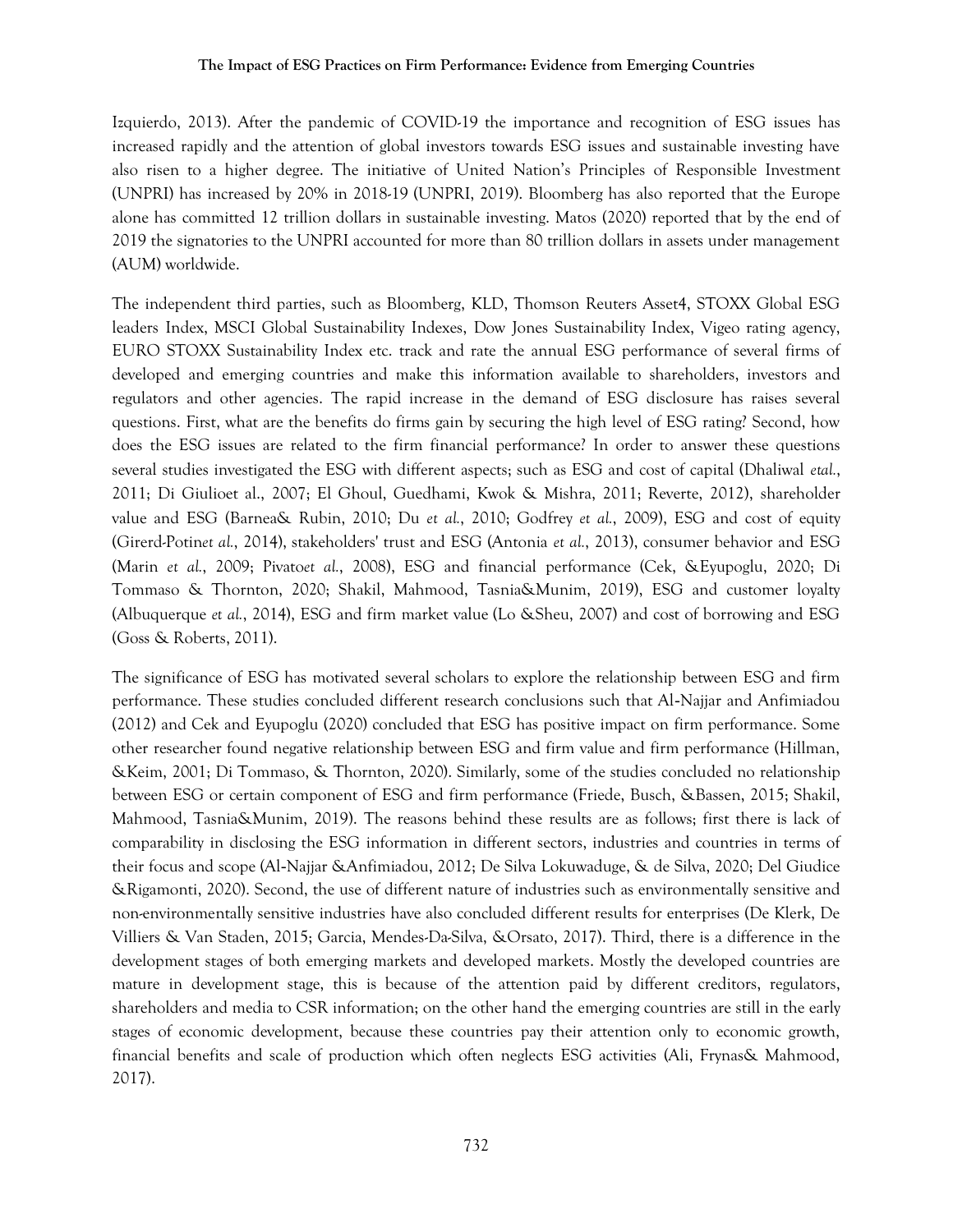Despite the increasing relevance of ESG and firm performance over time, most of the data used by these studies were generally outdated, lacks comparability and mostly focused on Europe, USA, Canada, Australia and other developed countries. However, only few studies are so for concentrated to found the impact of ESG practices on firm performance in the wider context of emerging countries. Hence, it is hoped that this study will contributes towards the development of ESG and firm performance literature in emerging countries and fill the gap in this field. Thus, the current study focuses on how ESG relates to firm performance in emerging countries for the period of 2010 to 2019. The current study is based on the perspective of stakeholder theory; which states that the managers needs to satisfy the demands of both the internal and external stakeholders. Thus, the ESG practices are therefore considered as the efforts of management that pacify the demands of stakeholders; and to obtain the significant firm performance.

The rest of the paper is arranged as follows; in section-2 detailed literature about ESG and firm financial performance is provided, in section-3 methodology of the study is given. Section-4 highlights detailed analysis and results. Section-5 describes the conclusions and future recommendations.

# **2 Literature Review**

The literature review includes discussion on various independent and dependent variables with hypothesis development.

# **2.1 ESG Practices and Firm Performance**

There are several studies that have already found the relationship of ESG with firm performance (Brooks &Oikonomou, 2018). Some studies found a positive impact of ESG information disclosure, ESG rating and other ESG issues on firm performance (Friede, Busch &Bassen, 2015). Other studies used the information of ESG for firm operating performance; most of them concluded that ESG practices reduced the corporate financing costs, which ultimately reduced the corporate risk-taking behavior (Di Tommaso & Thornton, 2020; Bolton, 2013; Oikonomou, Brooks &Pavelin, 2014) The study of Deng et al., (2013) highlighted that the companies which are using the ESG information will obtain higher returns on mergers and also gets better operating performance. The study of Ashwin et al., (2016) highlighted that the companies that incorporate ESG activities are less volatile as compared to their competitors in same industry.

Many of the above studies highlighted that there is a positive relationship between firm performance and ESG. However, some other studies have also found negative association between ESG and firm performance such as Hillman and Keim (2001) found that CSR has significant negative impact on market value added. Similarly, Brammer et al., (2004) also concluded a significant negative correlation between CSR and stock returns. Duque-Grisales and Aguilera-Caracuel (2019) used the data of Latin American countries and concluded that ESG has negative impact on firm financial performance. Furthermore, Brammer et al., (2006) highlighted that the companies which are engaged in high ESG activities causes lower shareholder value. Barnea and Rubin (2010) concluded that ESG activities may be regarded as agency costs, as most of the mangers conducts ESG investments to increase their own reputations at the expense of shareholders (Barnea& Rubin, 2010). The companies that engaged in ESG activities maximize shareholder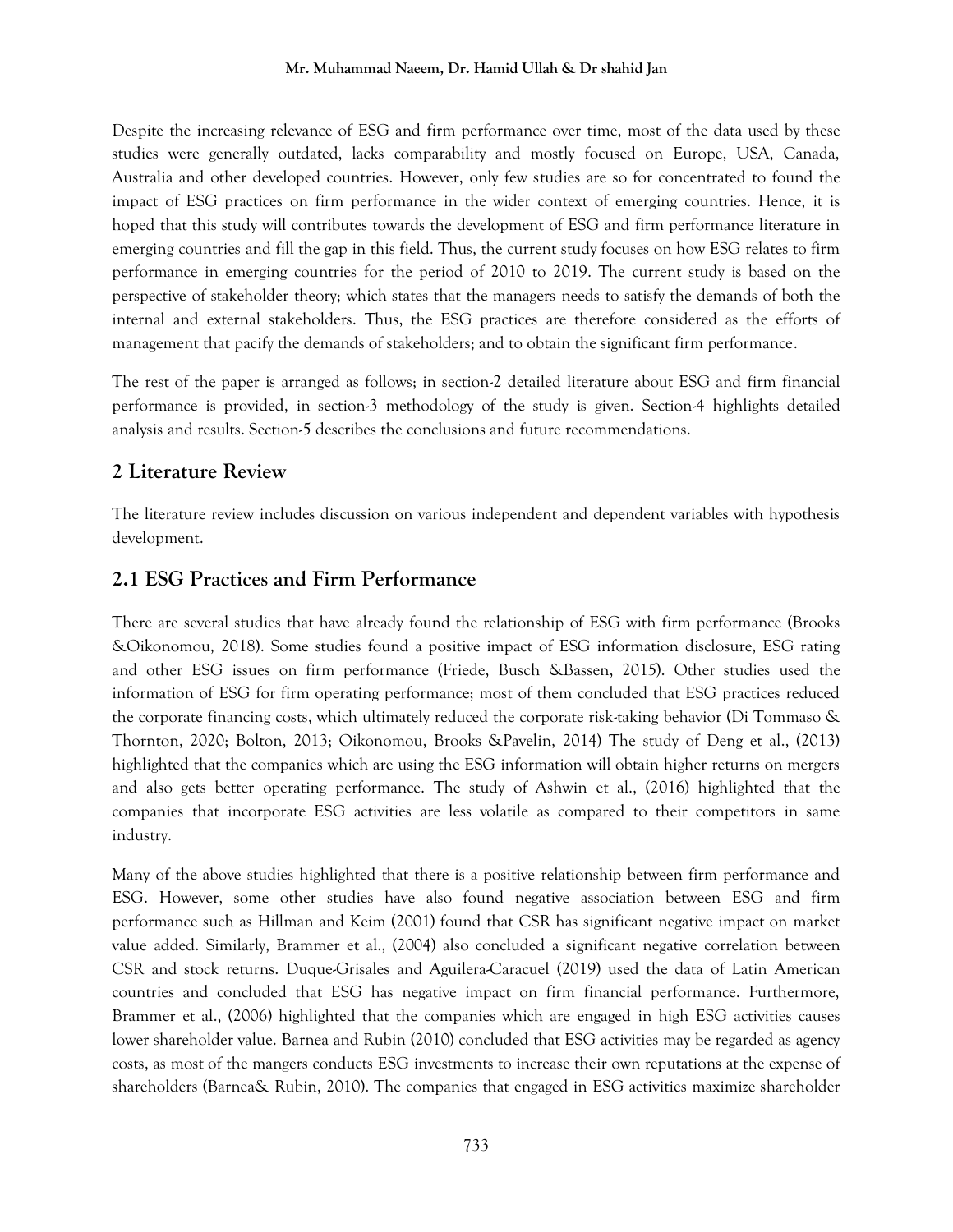wealth by scarce resources, thereby squeezing investment and reducing bank value (Barnea& Rubin, 2010; Di Tommaso & Thornton, 2020; Alexander & Buchholz, 1978).

# **2.2 Research Hypothesis**

As different studies concluded different result of ESG and firm performance; this is because of difference in ESG disclosure of information, research methods, evaluation systems and other issues in different countries (Brooks &Oikonomou, 2018; Weber, 2014). The current study analyzed the impact of ESG on firm financial performance by using two different proxies.

# **2.2.1 ESG and Firm Value**

Several studies used the firm value (e.g. price-to-book ratio, market value added and Tobin Q) as a mechanism to measure the firm performance. Many of the prior studies found a positive association between firm value and ESG practices. Such as Fatemi et al., (2018) concluded that investments in ESG has positive effect on firm value and thus it also increases the firm value. Moreover, they also highlighted that low ESG investments decrease the firm value with a moderating role of disclosures, the role of disclosures mitigates the effect of weaknesses and enhance the positive effects. Similarly, Wong et al., (2020) investigated the association of ESG and firm value of developing countries and found that increase in ESG activities will decrease the cost of capital which ultimately increases the value of firm in terms of Tobin's Q. Conversely, many other studies concluded negative relationship between ESG and firm value (Brammer, Brooks and Pavelin, 2006; FisherVanden& Thorburn, 2011). Similarly, many studies concluded that good governance has increase the investors' confidence, and thus as a result it enhanced the firm value (Bebchuk, Cohen & Ferrell, 2010; Gompers, Ishii &Metrick, 2003; Lemmon &Lins, 2002; Siagian, Siregar&Rahadian, 2013).

The empirical studies suggested that it is very difficult to determine the association of ESG and firm performance by using only aggregate ESG score. Several studies also found the relationship with individual component of ESG and firm value. The study of Lucas and Noordewier (2016) highlighted that the environmental activities of the firm increases the firm financial performance by proposing the concept of "dirty industries". Furthermore, Dumitrescu et al., (2020) found that among the other component of ESG only the social dimension has positive relationship with firm value. The prior literature has also highlighted that the governance dimension of ESG bring no additional value to firm (Barney et al., 1991). However, the agency cost can be reduced by governance disclosures which encouraged sustainability and increase the firm value (Giannarakis et al., 2020). Hence, based on the above discussion the current study expects the following hypothesis.

H1a: "The aggregate ESG score has significant positive impact on firm value of emerging countries".

H1b: "The environmental, social and governance scores have significant positive impact on firm value of emerging countries"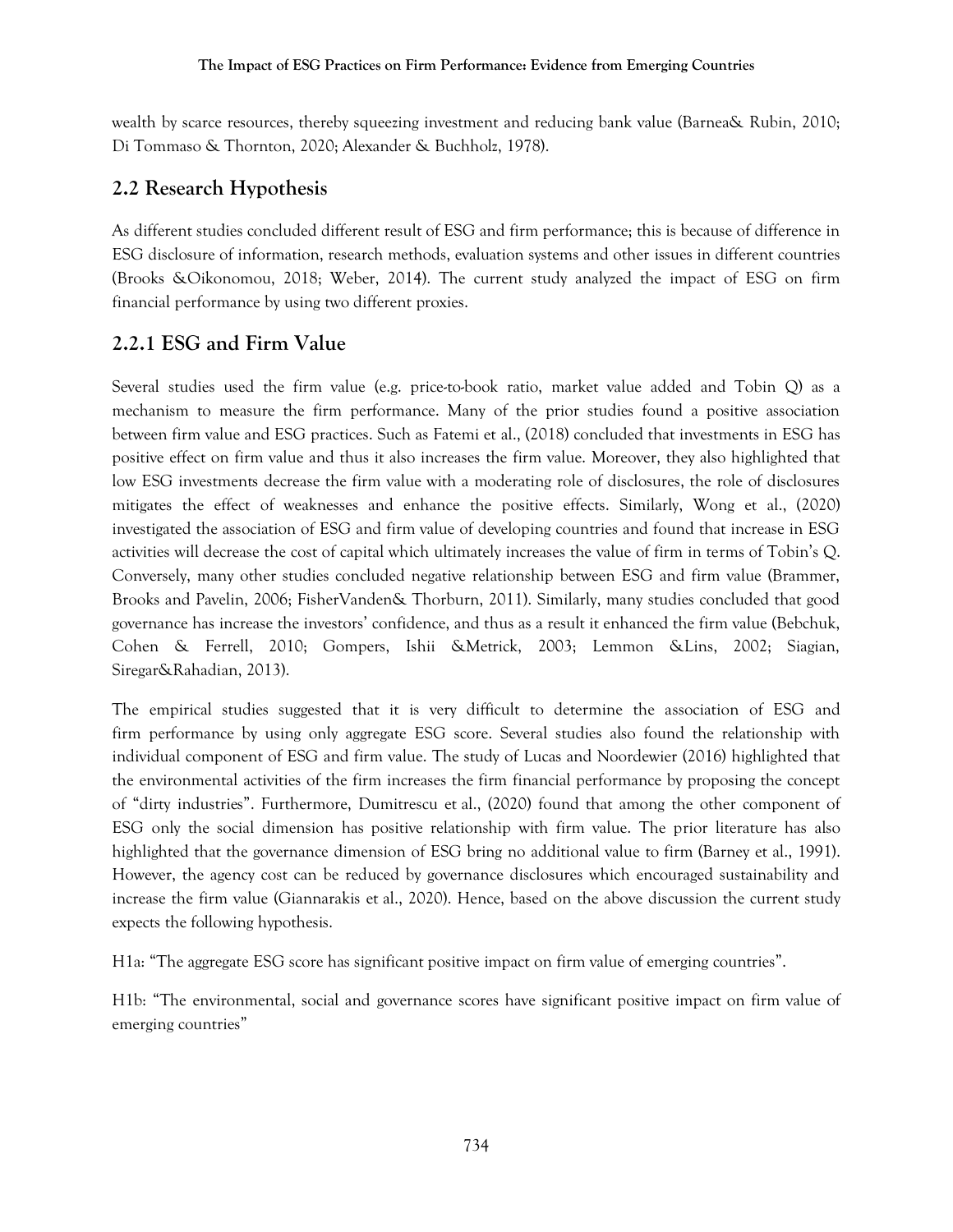# **2.2.2 ESG and Firm Profitability**

The association of CSP/CSR and corporate firm performance (CFP) has been examined since 1970's by several scholars. The study of Aggarwal (2013) claimed that Narver is the first who conducted a study to found the relationship between CSR and CFP in 1971. Furthermore, Griffin and Mahon (1997) also reviewed the 62 prior articles results and found that 33 results have positive, 20 have negative and 9 have no definite correlation between CSR and firm performance. Similarly, the study of Orlitzky, Schmidt and Reynes (2003) have also performed a meta-analysis of 52 empirical studies and found that CSP has positive impact on firm profitability. They further concluded that accounting-based measure of firm performance (e.g. ROA and ROE) are highly correlated with CSP as compared to market-based measures (i.e. Tobins' Q and share price). Waddock and Graves (1997) have also used the different accounting-based measures (i.e. ROA, ROE and return on sales) to analyze the association between firm performance and ESG. They concluded that there is a virtuous circle between ESG and financial performance because of the social and responsible activities of firm.

There are two common type of studies conducted so for in terms of ESG (Clark, Feiner&Viehs (2014), first, almost 85% of ESG studies examined only the individual dimension of ESG (e.g., environmental, social and/or governance) and firm performance; and only 15% of studies have used all the dimensions of ESG at the same time. Thus, these results are mixed in nature (Wood, 2010; Yegnasubramanian, 2008). Second, the other studies focused on socially responsible investments (SRI) funds by examining the portfolio of SRI funds with the group of non-SRI funds to assess the financial performance, stock returns and market valuation (Brammer et al., 2006; Jones et al., 2008). Moreover, the findings of different studies of SRI are mixed, and most of the studies found that there is no significant difference between the performance of SRI funds and non-SRI funds (Clark et al., 2014).

Besides looking at aggregate ESG score, some studies also focused on the relationship of individual dimensions of ESG and firm financial profitability. For example, the study of Russo and Fouts (1997) found a positive association between environmental performance and ROA. Furthermore, King and Lenox (2002) also concluded that there is direct association between environmental dimension (pollution prevention) and ROA. Similarly, Crook, Ketchen, Combs, and Todd (2008) analyzed the social dimension of ESG and concluded that the social dimension has significant positive impact on firm profitability. Similarly, Rodriguez‐Fernandez (2016) also found that social policies are positively related to firm performance by identifying the virtuous circle of firm social practices and firm profitability. Thus, the above discussion concluded the following hypothesis.

H2a: "The aggregate ESG score has positive and significant impact on firm profitability emerging countries".

H2b: "The environmental, social and governance dimensions of ESG have positive and significant impact on firm profitability of emerging countries".

# **3 Methodology**

The methodology of the study provides the detail of variables, sample of the study, data collection method and research model of the study.

# **3.1 Variables' Explanation**

3.1.1 Dependent Variable (Firm Performance)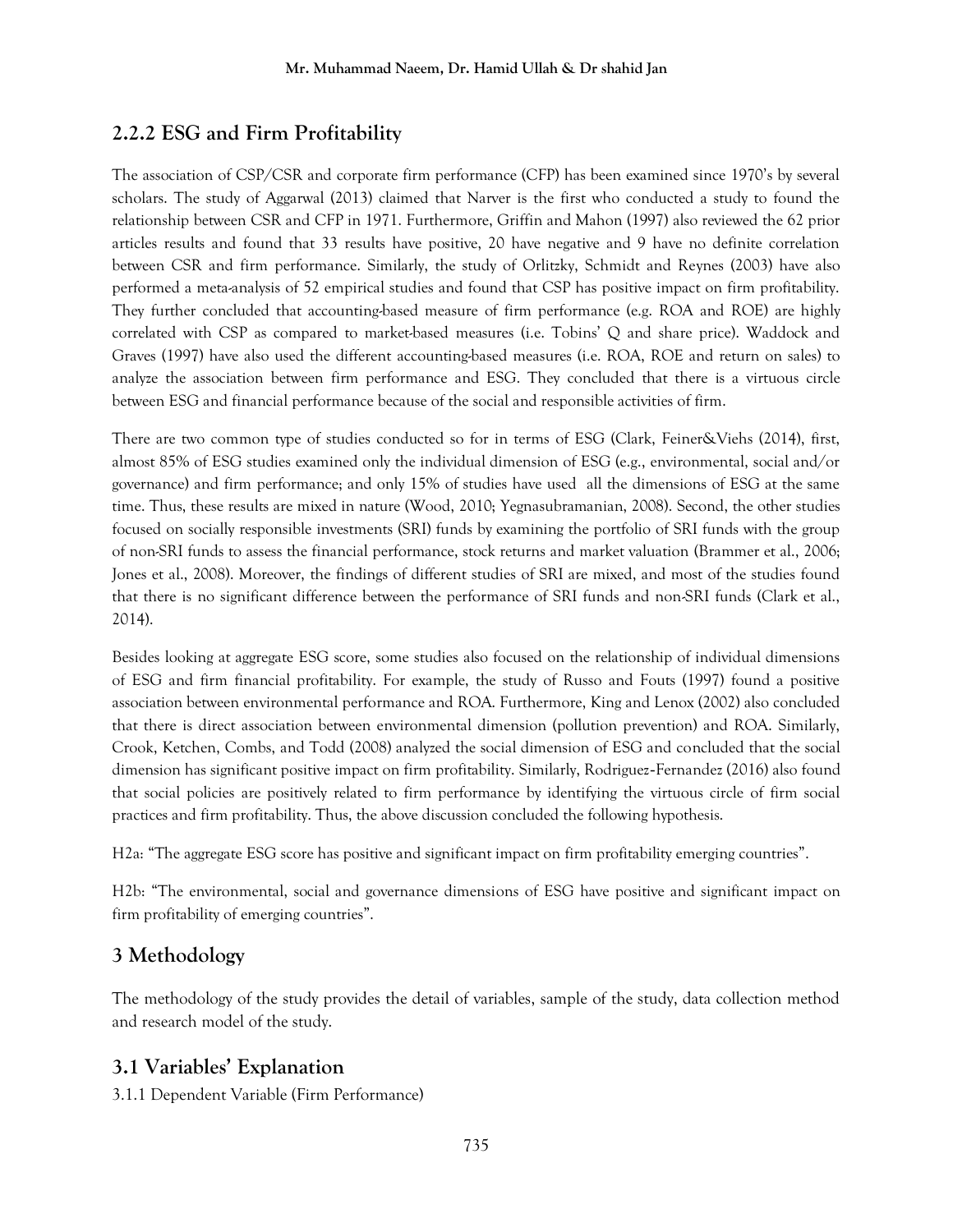The current study has used the data of emerging countries to find out the impact of ESG on firm performance. Therefore, in this study both the market-based and accounting-based measures of firm performance have been used (Gentry & Shen, 2010). Hence, the firm value and firm profitability are the two proxies which have been used as measurement criteria to assess the dependent variable (i.e. firm performance). It extends and modified the studies of Jang, Lee and Choi (2013), Mishra and Suar (2010) and Simpson and Kohers (2002).

For market-based measurement, the firm value (i.e. Tobin's Q) has been used as proxy to measure the firm performance in emerging countries. Tobin's Q is the ratio of firm market value over the value of firm physical asset (Kim, Chung & Park, 2013). Thus, the firms which are higher in Tobin Q are higher in value as compared to other firms which are low in Tobin's Q value. It is calculated by using the following formula;

Tobin's Q = "Total Market Value of Firm / Total Asset Value of Firm"

For accounting-based measurement ROA has been used as it is the most popular measure of financial performance (Griffin & Mahon, 1997). Moreover, the investors may also consider it the single most significant measure of firm performance (Scott, 2003). The following formula is used to calculate ROA;

ROA = "Net Income / Average of Total Assets"

### **3.1.2 Independent Variable (ESG measures)**

The study used the Thomson Reuters Asset4 ESG data to proxy ESG. Thomson Reuters is highly recognized database worldwide; it provided the transparent, objective, auditable, comparable and systematic ESG information which are used as a comprehensive platform for the assessment of corporate performance (Cheng, Ioannou&Serafeim, 2014). The research analysts of Thomson Reuters used the information of annual reports of companies, company websites, CSR reports, stock exchange filings, NGO's websites and news sources to collect the 900 evaluation points per firm and all the data are objective and publicly available. After that, 250 key performance indicators (KPIs) has been calculated from these 900 evaluation points; which are further organized into 18 categories within four performance dimensions scores i.e., economic, social, environmental and governance. As the economic performance score is considered irrelevant therefore, the current study has also excluding this dimension similar like previous studies such as Cheng, Ioannou and Serafeim (2014) and Ioannou and Serafeim (2012).

# **3.1.3 Control Variables**

Following the previous studies (e.g., Benlemlih&Girerd-Potin, 2014; El Ghoul *et al.*, 2011; Ioannou & Serafeim, 2012; Oikonomou, Brooks &Pavelin, 2012; Salama et al., 2011) this study has also considered that corporate financial characteristics that affect both the ESG and firm performance. Hence, in this study different control variables i.e. firm size (SIZE), market to book market to equity (MTB), dividend yield (DY), leverage (LEV), solvency (SOL) and retention (RET) were also been used. Finally, the study has also taken into account the industry and year as dummy variables.

### **3.2 Sample and Data Collection**

The sample of the study consists of 27 emerging countries (MSCI, 2019) with a total number of 1966 of companies based on their data available on Asset4 for the period of 2010 to 2019. The purposive sampling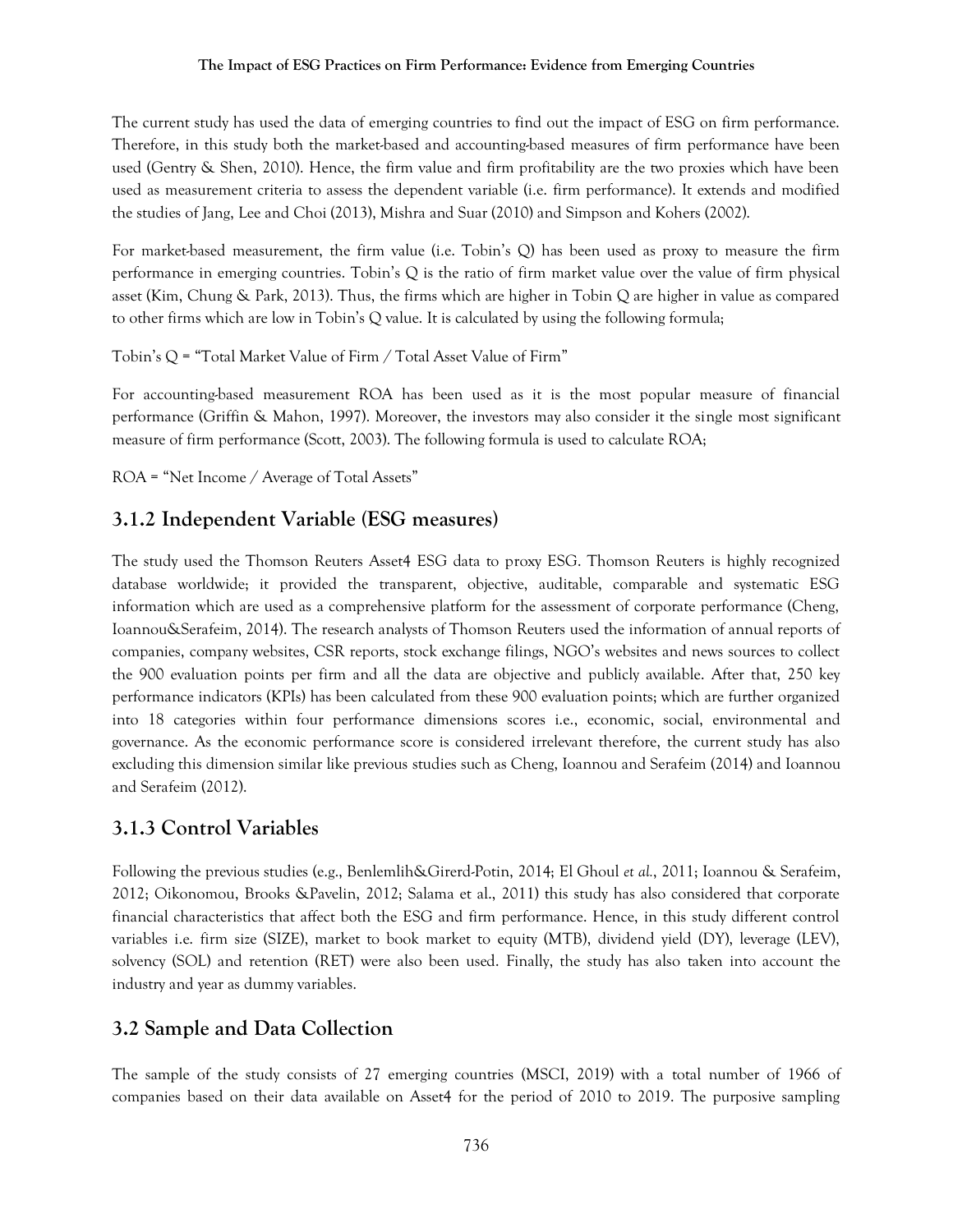technique has been used in which the purpose is to select all those companies which are using ESG practices and their data are available on Asset4. Further, the final sample has been reduced to 1042 companies after removing the companies with missing data. The ESG data has been collected from Thomson Reuters Asset4 ESG index (Cheng et al., 2014; Garcia, Mendes-Da-Silva & Orsato, 2017). The data of firm performance (i.e. Tobin's Q and ROA); and control variables data have also been extracted from DataStream available on Thomson Reuters Database.

### **3.3 Estimation Techniques**

The current study relies on the panel data regression analysis to estimate the impact of ESG on firm value and firm profitability (Jang et al., 2013; Saleh et al., 2011). Two models are used to test the hypotheses of the study; model 1.1 and model 1.2 are used to test the hypotheses H1a and H1b; model 2.1 and model 2.2 are used to test hypothesis H2a and H2b. Following are the main models used in this study:

```
TQit = β0 + β1 L_ESGit + β2LEVit + β3SIZEit + β4MTBit + β5DYit + β6RETit + β7SOLit + ε
                                                                           (1.1)
```
TQit = β0 + β1 L\_ENVit + β2 L\_SOCit + β3 L\_GOVit + β4LEVit + β5SIZEit + β6MTBit + β7DYit + β8RETit  $+$  β9SOLit + ε (1.2)

```
ROAit = β0 + β1 L_ESGit + β2LEVit + β3SIZEit + β4MTBit + β5DYit + β6RETit + β7SOLit + ε
                                                                           (2.1)
```
ROAit =  $\beta$ 0 +  $\beta$ 1 L\_ENVit +  $\beta$ 2 L\_SOCit +  $\beta$ 3 L\_GOVit +  $\beta$ 4LEVit +  $\beta$ 5SIZEit +  $\beta$ 6MTBit +  $\beta$ 7DYit +  $\beta$ 8RETit +  $\beta$ 9SOLit + ε (2.2)

Where:

 $ROA = Return on Assets$ ;  $TO = Tobin's Q$ ; L\_ESG = ESG score; L\_ENV = Environmental score; L\_SOC = Social score; L\_GOV = Governance score; LEV = Leverage of company; SIZE = Total Assets; DY = Dividend Yield; MTB = Market to Book Value; RET = Retention of the company; SOL = Company Solvency; i = Number of Companies (i.e. 1042) and  $t = Time$  Period (i.e. 2010 to 2019).

### **4 Results and Discussions**

In this study, the secondary data of 27 emerging countries are selected for the period of 2010 to 2019. The detail results of descriptive statistics, the correlation matrix, model specification tests, and the regression analyses are presented in this section.

### **4.1 Descriptive Statistics**

The results of the descriptive statistics are given in table 1. It represents the total number of observations of all the variables; the values of their minimum, maximum, mean, and standard deviation. The result showed that the mean value of ESG is 46.12, its standard deviation; minimum and maximum values are 19.169, 1.89 and 100 respectively. Similarly, the mean and standard deviation of ENV are 42.873 and 24.762 respectively, its minimum value is 1 and the maximum value is 98.33. The mean of GOV is 46.962 and its standard deviation is 24.423 and its minimum and maximum values are 1.11 and 97.5 respectively. The mean value of GOV is 51.871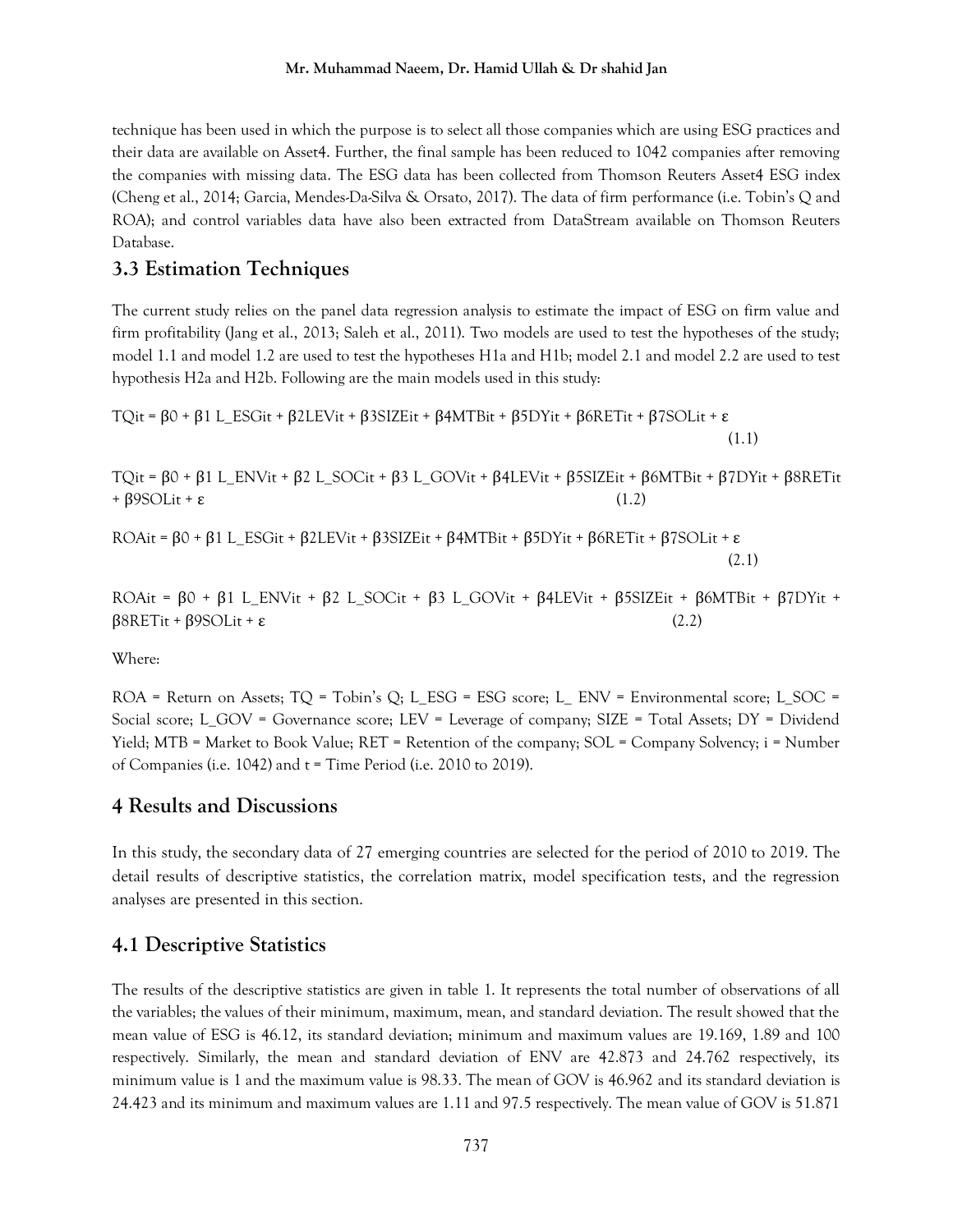its standard deviation is 21.996; and its minimum and maximum values are 1.23 and 98.34 respectively. The mean values of LESG, LENV, LSOC and LGOV are 1.616, 1.513, 1.578 and 1.661. The values of their standard deviations are 0.224, 0.386, 0.339 and 0.243 respectively. Similarly, the minimum values of these variables are 0.276, 0, 0.045 and 0.09; and their maximum values are 2, 1.993, 1.989 and 1.993 respectively.

The mean values of the dependent variables such that ROA and TQ are 0.062 and 1.781; their standard deviations are 0.071 and 1.165 respectively. The minimum values of these variables are 0.001 and 0.053; the maximum values are 1.233 and 23.268 respectively. The mean values of control variables such as LIQ, SOL, RET, SIZE, MTB, DY and LEV are 1.757, 0.458, 10.007, 8.225, 1.916, 2.837 and 0.289 respectively; the standard deviations of these variables are 1.294, 0.185, 12.402, 1.128, 2.257, 2.449 and 0.151 respectively. The minimum values of these variables are 0.228, 0.079, 0, 6.108, 0.12, 0 and 0.005; their maximum values are 8.586, 0.889, 60911, 10952, 14.233, 12 and 0.742 respectively.

| <b>Variable</b>              | <b>Obs</b> | Mean   | Std. Dev. | Min          | <b>Max</b> |
|------------------------------|------------|--------|-----------|--------------|------------|
| <b>Independent Variables</b> |            |        |           |              |            |
| <b>ESG</b>                   | 6280       | 46.12  | 19.169    | 1.89         | 100        |
| <b>ENV</b>                   | 6280       | 42.873 | 24.762    | 1.00         | 98.33      |
| <b>SOC</b>                   | 6280       | 46.962 | 24.423    | 1.11         | 97.5       |
| GOV                          | 6280       | 51.871 | 21.996    | 1.23         | 98.34      |
| <b>LESG</b>                  | 6280       | 1.616  | 0.224     | 0.276        | 2.000      |
| <b>LENV</b>                  | 6280       | 1.513  | 0.386     | $\mathbf{0}$ | 1.993      |
| <b>LSOC</b>                  | 6280       | 1.578  | 0.339     | 0.045        | 1.989      |
| <b>LGOV</b>                  | 6280       | 1.661  | 0.243     | 0.09         | 1.993      |
| <b>Dependent Variables</b>   |            |        |           |              |            |
| <b>ROA</b>                   | 6280       | 0.062  | 0.071     | 0.001        | 1.233      |
| <b>TQ</b>                    | 6280       | 1.781  | 1.615     | 0.053        | 23.268     |
| <b>Control Variables</b>     |            |        |           |              |            |
| LIQ                          | 5599       | 1.757  | 1.294     | 0.228        | 8.586      |
| SOL                          | 5599       | 0.458  | 0.185     | 0.079        | 0.889      |
| RET                          | 5599       | 10.007 | 12.402    | $\Omega$     | 60.911     |
| <b>SIZE</b>                  | 5599       | 8.225  | 1.128     | 6.108        | 10.952     |
| <b>MTB</b>                   | 5599       | 1.916  | 2.257     | 0.12         | 14.233     |
| DY                           | 5599       | 2.837  | 2.449     | $\Omega$     | 12         |
| <b>LEV</b>                   | 5599       | 0.289  | 0.151     | 0.005        | 0.742      |

### **Table 1: Descriptive Statistics**

2. **Source:** Author's Compilation

# **4.2 Correlation Matrix**

Table 2 presents the results of the correlation matrix. It is used to show the correlation among the entire dependent, independent and control variables. Generally, it is expected that all the independent variables are positively associated with dependent variables. The variables which have more than 90% correlation value suggested the existence of multicollinearity. Thus, in order to avoid the problem of multicollinearity in regression analysis, these variables should not be included in regression analysis (M. H. Shah & Afridi, 2015). The results showed that the LSOC has the highest correlation value of 0.859; and the LEV has the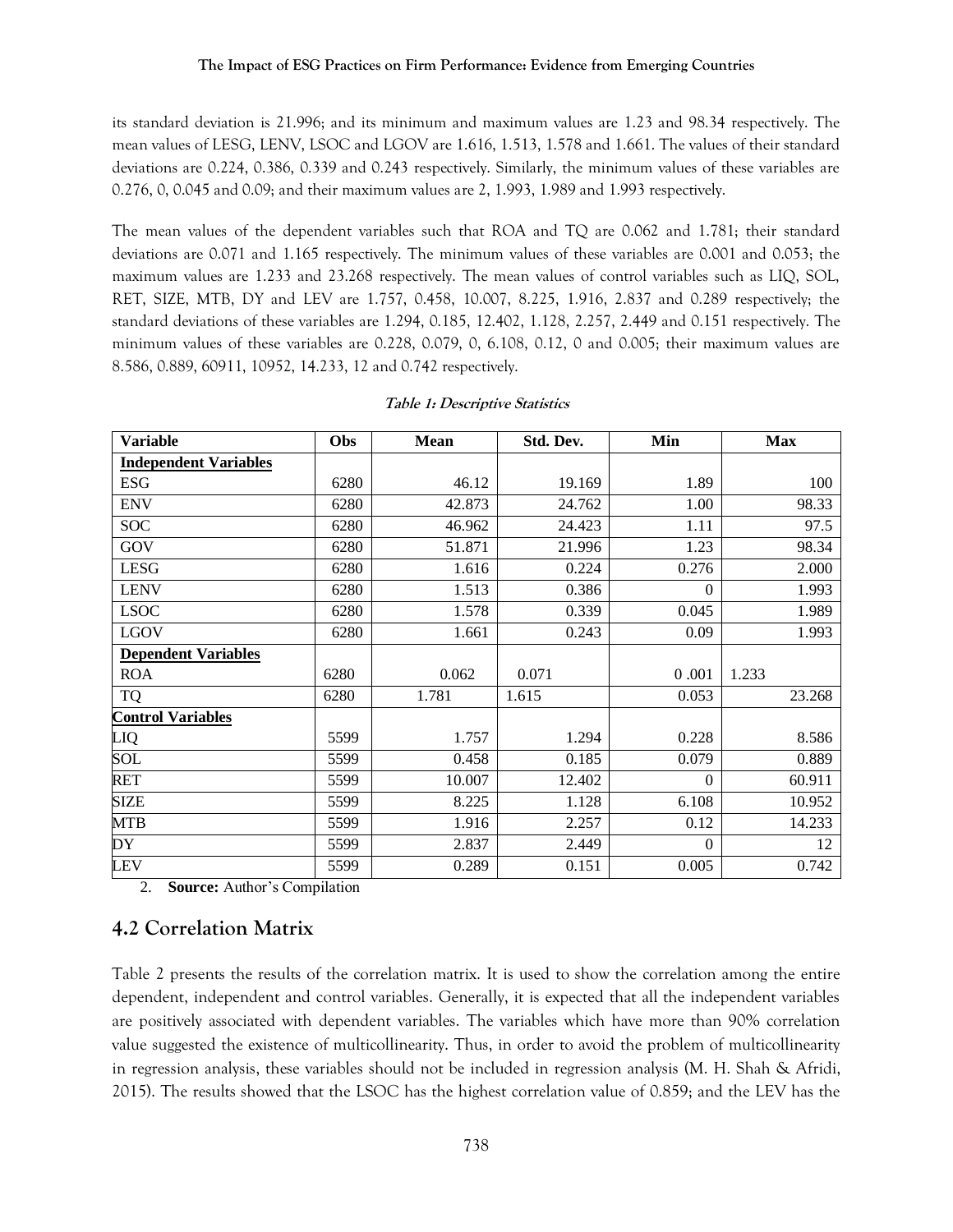lowest correlation of 0.001. Moreover, the results also highlighted that all the variables have less than 90% correlation values; therefore, there is no multicollinearity exists.

| <b>Variables</b> | TQ       | <b>LESG</b> | <b>LENV</b> | <b>LSOC</b> | <b>LGOV</b> | <b>LEV</b> | <b>DY</b> | <b>MTB</b> | <b>SIZE</b> | <b>RET</b> | <b>SOL</b> |
|------------------|----------|-------------|-------------|-------------|-------------|------------|-----------|------------|-------------|------------|------------|
| <b>TQ</b>        | 1.000    |             |             |             |             |            |           |            |             |            |            |
| <b>LESG</b>      | 0.051    | 1.000       |             |             |             |            |           |            |             |            |            |
| <b>LENV</b>      | 0.024    | 0.786       | 1.000       |             |             |            |           |            |             |            |            |
| <b>LSOC</b>      | 0.073    | 0.859       | 0.635       | 1.000       |             |            |           |            |             |            |            |
| <b>LGOV</b>      | 0.013    | 0.626       | 0.310       | 0.377       | 1.000       |            |           |            |             |            |            |
| <b>LEV</b>       | $-0.062$ | 0.013       | 0.001       | $-0.008$    | 0.036       | 1.000      |           |            |             |            |            |
| <b>DY</b>        | $-0.080$ | 0.090       | 0.075       | 0.081       | 0.032       | $-0.004$   | 1.000     |            |             |            |            |
| <b>MTB</b>       | 0.848    | 0.043       | 0.014       | 0.060       | $-0.011$    | 0.003      | $-0.051$  | 1.000      |             |            |            |
| <b>SIZE</b>      | $-0.122$ | 0.130       | 0.178       | 0.120       | 0.036       | $-0.065$   | $-0.087$  | $-0.092$   | 1.000       |            |            |
| <b>RET</b>       | $-0.028$ | 0.016       | 0.042       | 0.015       | $-0.040$    | $-0.013$   | 0.017     | 0.348      | 0.002       | 1.000      |            |
| <b>SOL</b>       | 0.110    | $-0.016$    | $-0.002$    | $-0.011$    | $-0.048$    | $-0.113$   | 0.003     | 0.411      | $-0.062$    | 0.856      | 1.000      |

### **Table 2: Correlation Matrix**

**Source:** Author's Analysis

### **4.3 Tests for Multicollinearity**

Variance Inflation Factor (VIF) and correlation matrix are used to check the multicollinearity. The results of correlation matrix are given in table 2. The results concluded that there is no multicollinearity among the variables as all the values of correlation matrix are below 0.90. Similarly, the results of VIF of all the models are given in table 3. If the value of VIF is more than five than it is suggested that there is a problem of multicollinearity (Gujrati, 2005). The results concluded that the values of all the variables in different models have less than five; which signifies that there is no multicollinearity exists among the variables.

|  | Table 3: Variance Inflation Factor (VIF) |  |  |
|--|------------------------------------------|--|--|
|  |                                          |  |  |

| Model-1     | (LENV) | Model-2     | (LSOC)     | Model-3     | (LGOV) | Model-4     | (LESG) |
|-------------|--------|-------------|------------|-------------|--------|-------------|--------|
| Variables   | VIF    | Variables   | <b>VIF</b> | Variables   | VIF    | Variables   | VIF    |
| <b>SOL</b>  | 3.19   | <b>SOL</b>  | 3.188      | <b>SOL</b>  | 3.179  | <b>SOL</b>  | 3.189  |
| <b>RET</b>  | 2.908  | <b>RET</b>  | 2.898      | <b>RET</b>  | 2.893  | <b>RET</b>  | 2.899  |
| <b>MTB</b>  | 1.219  | <b>MTB</b>  | 1.227      | <b>MTB</b>  | 1.218  | <b>MTB</b>  | 1.224  |
| <b>SIZE</b> | 1.073  | <b>SIZE</b> | 1.055      | <b>SIZE</b> | 1.04   | <b>SIZE</b> | 1.058  |
| <b>LEV</b>  | 1.051  | <b>LEV</b>  | 1.052      | <b>LEV</b>  | 1.053  | <b>LEV</b>  | 1.052  |
| <b>LENV</b> | 1.047  | <b>LSOC</b> | 1.032      | <b>LGOV</b> | 1.006  | <b>LESG</b> | 1.035  |
| DY          | 1.022  | DY          | 1.023      | DY          | 1.015  | DY          | 1.025  |
| Mean VIF    | 1.93   | Mean VIF    | 1.925      | Mean VIF    | 1.915  | Mean VIF    | 1.926  |

**Source:** Author's Analysis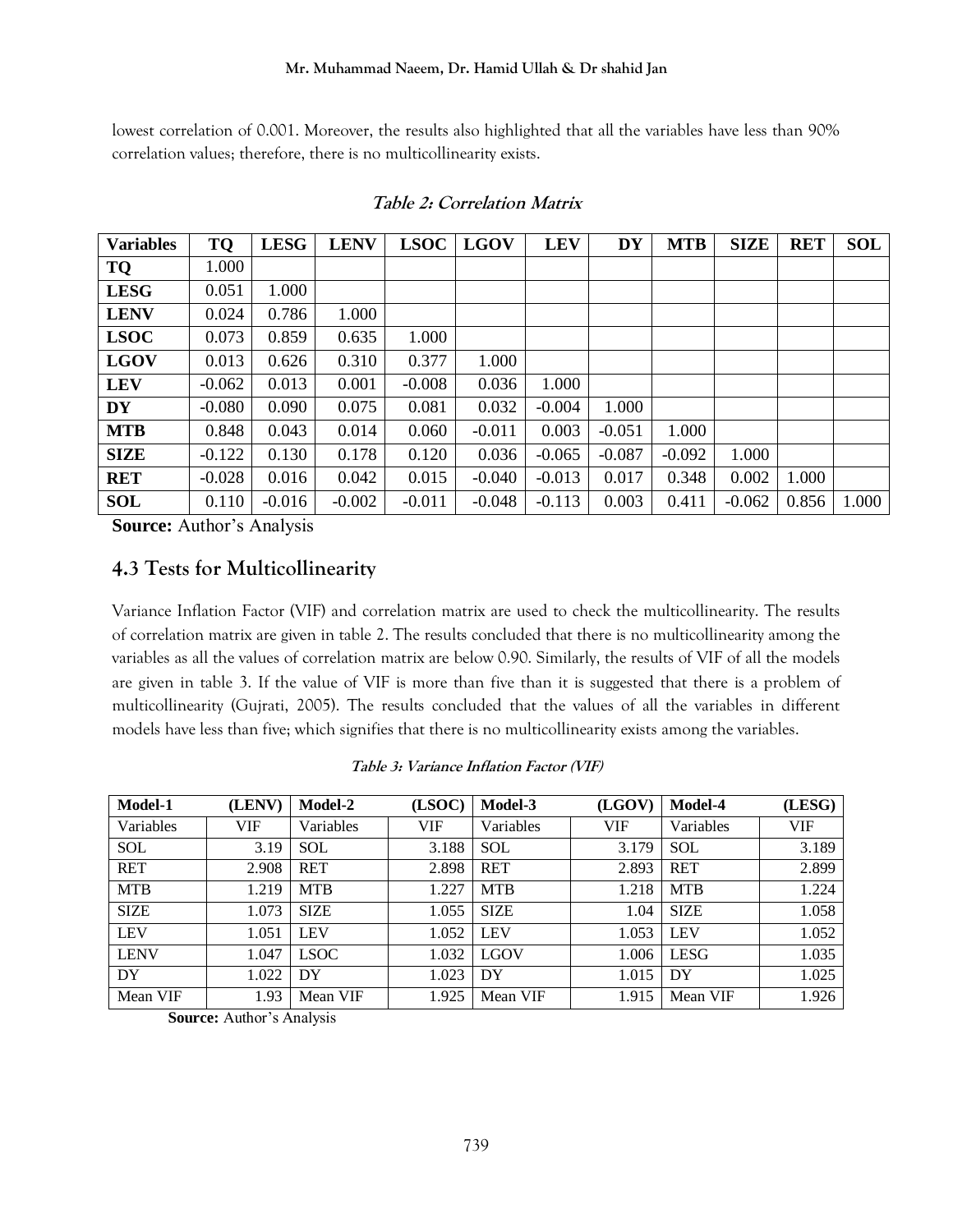# **4.4 Tests for Heteroskedasticity**

The test of heteroskedasticity has also been used to detect the presence of heteroskedasticity in panel data analysis. The presence of heteroskedasticity will lead to bias of standard errors which leads to misleading in regression results. The results of heteroskedasticity are given in table 4. The Breusch-Pagan/Cook-Weisberg tests were employed to detect the presence of heteroskedasticity. The results confirm the presence of heteroskedasticity.

| <b>Model with Independent Variables</b> | <b>Chi-square Statistics</b> | <b>P-Values</b> |
|-----------------------------------------|------------------------------|-----------------|
| <b>LENV</b>                             | 74723.40                     | 0.0000          |
| <b>LSOC</b>                             | 74320.72                     | 0.0000          |
| <b>LGOV</b>                             | 74466.41                     | 0.0000          |
| <b>LESG</b>                             | 74282.46                     | 0.0000          |

| Table 4: Heteroskedasticity Test |  |
|----------------------------------|--|
|----------------------------------|--|

**Source:** Author's Analysis

# **4.5 Tests for Autocorrelation**

The Wooldridge test is used to detect the presence of autocorrelation in panel data. The results of autocorrelation are given in table 5. The results highlighted that there is no serious problem of autocorrelation among the variables as the hypothesis of autocorrelation is rejected for all the variables.

| <b>Model with Independent Variables</b> | <b>F-Statistics</b> | <b>P-Values</b> |
|-----------------------------------------|---------------------|-----------------|
| <b>LENV</b>                             | 0.125               | 0.7322          |
| <b>LSOC</b>                             | 0.123               | 0.7342          |
| <b>LGOV</b>                             | 0.129               | 0.7278          |
| <b>LESG</b>                             | 0.126               | 0.7313          |

**Table 5: Test for Autocorrelation**

3. **Source:** Author's Analysis

### **4.6 Model Specification Test**

Hausman (1978) specification test is used to select between the fixed effects model and random effects model (Greene, 2008). The significant p-value proposed to use a fixed-effects model otherwise random effects model should be used (Klarner, 2010). The results of the Hausman (1978) test showed insignificant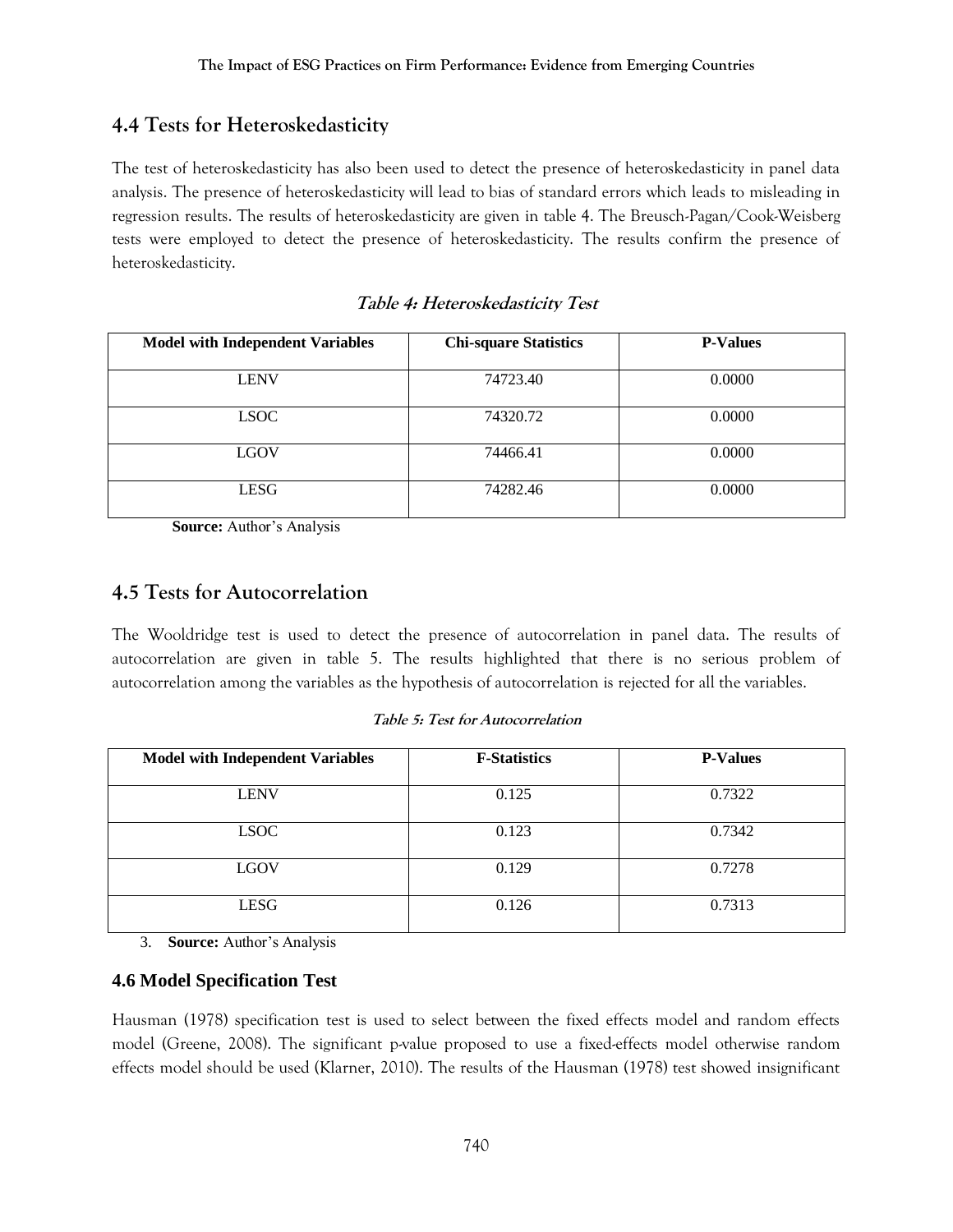p-value for all the models which confirmed that the random effects model is the most appropriate model for panel data regression estimation. The results of Hausman (1978) tests for all the models are given in table 6.

| <b>Models</b> | <b>Choose Between</b>                             | <b>Chi-Square</b><br><b>Value</b> | <b>P-Value</b> | <b>Results</b>                     |
|---------------|---------------------------------------------------|-----------------------------------|----------------|------------------------------------|
| 1 & 2 (LENV)  | Random Effects and Fixed<br><b>Effects Models</b> | 10.067                            | 0.185          | Use Random<br><b>Effects Model</b> |
| 3 & 4 (LSOC)  | Random Effects and Fixed<br><b>Effects Models</b> | 5.175                             | 0.639          | Use Random<br><b>Effects Model</b> |
| 5 & 6 (LGOV)  | Random Effects and Fixed<br><b>Effects Models</b> | 5.29                              | 0.625          | Use Random<br><b>Effects Model</b> |
| 7 & 8 (LESG)  | Random Effects and Fixed<br><b>Effects Models</b> | 7.79                              | 0.351          | Use Random<br><b>Effects Model</b> |

**Source:** Author's Analysis

# **4.7 Regression Results of ESG and Firm Performance**

# **4.7.1 The Impact of ESG Factors on Firm Value (Tobin's Q)**

The results of random effects models based on the Hausman specification test for regression analysis while using Tobin's Q as a proxy for firm performance are shown in Tables 7. The results of all the random effects models showed that individually ENV, SOC and GOV scores and combined ESG score have significant positive impact on Tobin's  $Q$  (firm performance). This means that the companies which are using ESG information are better than those companies which are not using the ESG information. Moreover, the results also confirmed that the control variables such as Lev, DY, Size, RET and SOL have significant negative impact on firm performance. Conversely, MTB is the only single control variable that has significant positive impact on Tobin's Q.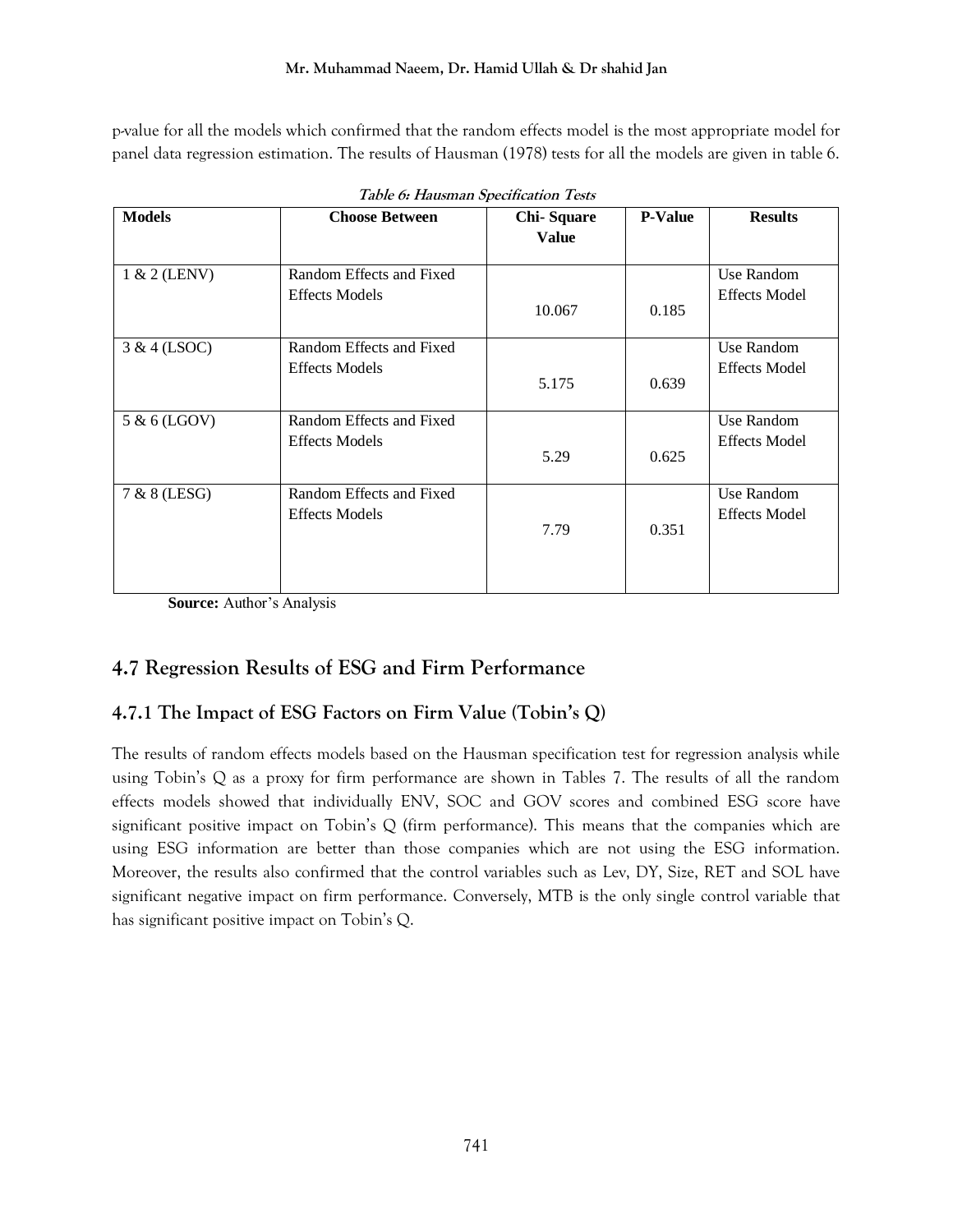| <b>Variables</b> | (FE)           | (RE)           | (FE)           | (RE)           | (FE)           | (RE)           | (FE)           | (RE)           |
|------------------|----------------|----------------|----------------|----------------|----------------|----------------|----------------|----------------|
|                  | <b>Tobin Q</b> | <b>Tobin Q</b> | <b>Tobin Q</b> | <b>Tobin Q</b> | <b>Tobin Q</b> | <b>Tobin Q</b> | <b>Tobin Q</b> | <b>Tobin Q</b> |
| <b>LENV</b>      | $.049**$       | $.050**$       |                |                |                |                |                |                |
|                  | (.025)         | (.024)         |                |                |                |                |                |                |
| <b>LSOC</b>      |                |                | $.135***$      | $.124***$      |                |                |                |                |
|                  |                |                | (.028)         | (.027)         |                |                |                |                |
| <b>LGOV</b>      |                |                |                |                | $.103***$      | $.101***$      |                |                |
|                  |                |                |                |                | (.038)         | (.038)         |                |                |
| <b>LESG</b>      |                |                |                |                |                |                | $.16***$       | $.146***$      |
|                  |                |                |                |                |                |                | (.043)         | (.042)         |
| Lev              | $-.872***$     | $-.876***$     | $-.876***$     | $-.879***$     | $-.882***$     | $-.884***$     | $-.878***$     | $-.881***$     |
|                  | (.06)          | (.06)          | (.06)          | (.06)          | (.06)          | (.06)          | (.06)          | (.06)          |
| <b>DY</b>        | $-.019***$     | $-.02***$      | $-.018***$     | $-.019***$     | $-.018***$     | $-.019***$     | $-.019***$     | $-.02***$      |
|                  | (.003)         | (.003)         | (.003)         | (.003)         | (.003)         | (.003)         | (.003)         | (.003)         |
| <b>MTB</b>       | $.345***$      | $.345***$      | $.346***$      | $.346***$      | $.346***$      | $.346***$      | $.345***$      | $.346***$      |
|                  | (.002)         | (.002)         | (.002)         | (.002)         | (.002)         | (.002)         | (.002)         | (.002)         |
| <b>SIZE</b>      | $-.076***$     | $-.075***$     | $-.072***$     | $-.072***$     | $-.071***$     | $-.071***$     | $-.075***$     | $-.075***$     |
|                  | (.008)         | (.008)         | (.008)         | (.008)         | (.008)         | (.008)         | (.008)         | (.008)         |
| <b>RET</b>       | $-.007***$     | $-.007***$     | $-.007***$     | $-.007***$     | $-.007***$     | $-.007***$     | $-.007***$     | $-.007***$     |
|                  | (0.000)        | (0.000)        | (0.000)        | (0.000)        | (0.000)        | (0.000)        | (0.000)        | (0.000)        |
| <b>SOL</b>       | $-312***$      | $-.309***$     | $-.316***$     | $-.314***$     | $-.316***$     | $-.314***$     | $-.313***$     | $-.31***$      |
|                  | (.028)         | (.028)         | (.028)         | (.028)         | (.028)         | (.028)         | (.028)         | (.028)         |
| <b>Iid</b>       | Yes            | Yes            | Yes            | Yes            | Yes            | Yes            | Yes            | Yes            |
| cid              | Yes            | Yes            | Yes            | Yes            | Yes            | Yes            | Yes            | Yes            |
|                  |                |                |                |                |                |                |                |                |
| Year             | N <sub>o</sub> | N <sub>o</sub> | N <sub>o</sub> | N <sub>o</sub> | No             | No             | N <sub>o</sub> | N <sub>o</sub> |
| _cons            | $1.976***$     | 1.994***       | $2.126***$     | $2.132***$     | 1.983***       | 1.99***        | 1.925***       | 1.947***       |
|                  | (.083)         | (.082)         | (.079)         | (.079)         | (.096)         | (.096)         | (.095)         | (.094)         |
| Obs              | 6280           | 6280           | 6280           | 6280           | 6280           | 6280           | 6280           | 6280           |

**Table 7: Fixed Effects and Random Effects for Tobin's Q**

*Standard errors are in parentheses\*\*\* p<.01, \*\* p<.05, \* p<.1*  **Source:** Author's Analysis

Besides the significant results of random effects model, the current study has detected the problem of heteroskedasticity while using the random effects model. Therefore, the feasible generalized least square (FGLS) model is the most appropriate model, if there is a problem of heteroskedasticity. Therefore, the FGLS model has also been used in this study for robust results.

The results of FGLS are given in table 8. The results showed that all the individual components of ESG (i.e. ENV, SOC and GOV) have significant and positive impact on Tobin's Q. Similarly, the aggregate ESG score has also showing the positive and significant relationship with Tobin's Q. Moreover, the results of control variables (i.e. Lev, DY, Size and RET) have significant negative relationship with firm performance.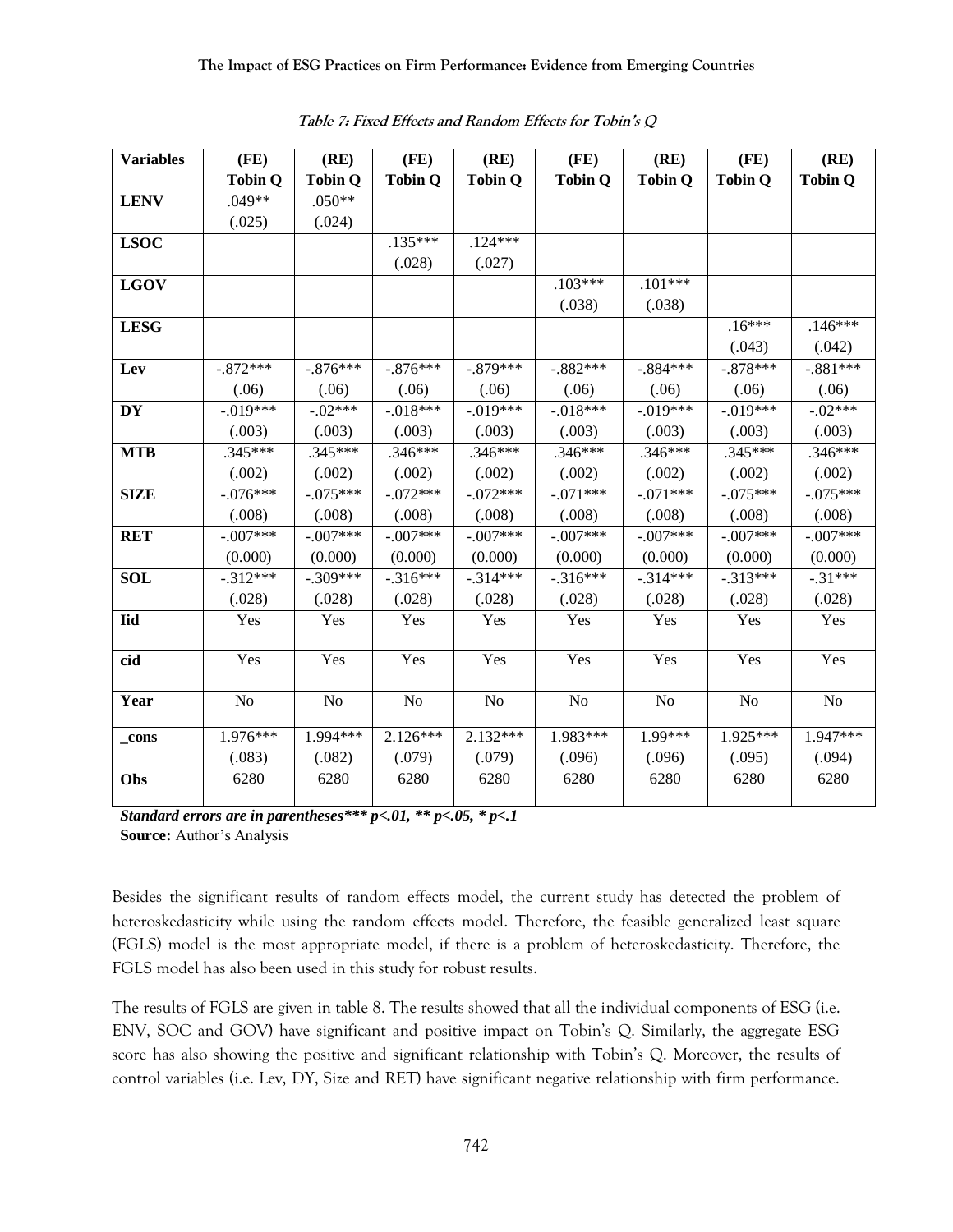However, the result of SOL has become positive and significant in FGLS model while this was negative in random effects model. Similarly, MTB has also significant and positive impact on Tobin's Q.

| <b>Variables</b>    | (Model-1)      | $(Model-2)$    | (Model-3)      | (Model-4)      |
|---------------------|----------------|----------------|----------------|----------------|
|                     | <b>Tobin Q</b> | <b>Tobin Q</b> | <b>Tobin Q</b> | <b>Tobin Q</b> |
| <b>LENV</b>         | $.025**$       |                |                |                |
|                     | (.023)         |                |                |                |
| <b>LSOC</b>         |                | $.125***$      |                |                |
|                     |                | (.027)         |                |                |
| <b>LGOV</b>         |                |                | $.083**$       |                |
|                     |                |                | (.036)         |                |
| <b>LESG</b>         |                |                |                | $.134***$      |
|                     |                |                |                | (.04)          |
| <b>LEV</b>          | $-.823***$     | $-.82***$      | $-.827***$     | $-.825***$     |
|                     | (.056)         | (.056)         | (.056)         | (.056)         |
| <b>DY</b>           | $-0.014***$    | $-0.015***$    | $-0.014***$    | $-0.014***$    |
|                     | (.003)         | (.003)         | (.003)         | (.003)         |
| <b>MTB</b>          | $.36***$       | $.359***$      | $.36***$       | $.359***$      |
|                     | (.002)         | (.002)         | (.002)         | (.002)         |
| <b>SIZE</b>         | $-.064***$     | $-.068***$     | $-.064***$     | $-.067***$     |
|                     | (.008)         | (.008)         | (.008)         | (.008)         |
| <b>RET</b>          | $-.006***$     | $-.006***$     | $-.006***$     | $-.006***$     |
|                     | (0.000)        | (0.000)        | (0.000)        | (0.000)        |
| <b>SOL</b>          | $.377***$      | $.373***$      | $.376***$      | $.373***$      |
|                     | (.026)         | (.026)         | (.026)         | (.026)         |
| <b>Iid</b>          | Yes            | Yes            | Yes            | Yes            |
| cid                 | Yes            | Yes            | Yes            | Yes            |
| Years               | N <sub>o</sub> | N <sub>o</sub> | N <sub>o</sub> | No             |
| _cons               | 11.78*         | 17.276***      | 11.773**       | 15.287**       |
|                     | (6.054)        | (6.064)        | (5.958)        | (6.069)        |
| <b>Observations</b> | 6854           | 6854           | 6854           | 6854           |

|  |  | Table 8: FGLS for Firm Performance (Tobin's Q) |  |
|--|--|------------------------------------------------|--|
|--|--|------------------------------------------------|--|

*Standard errors are in parentheses\*\*\* p<.01, \*\* p<.05, \* p<.1***Source:** Author's Analysis

# **4.7.2 The Impact of ESG Factors on Firm's Profitability**

The second method that is used to measure the firm performance is ROA. Here, the Hausman specification test has also been used to determine between fixed effects model and random effects model for panel data regression analysis of firm profitability (ROA). The results concluded that all the models have significant pvalues which confirmed that the fixed effects model is most appropriate model for panel data regression analysis while using ROA. The results of fixed effects model based on Hausman test are given in table 9. The results concluded that all the pillar wise and combined ESG score have significant positive impact on firm performance in terms of ROA. These results are similar to the findings of Tobin's Q. However, the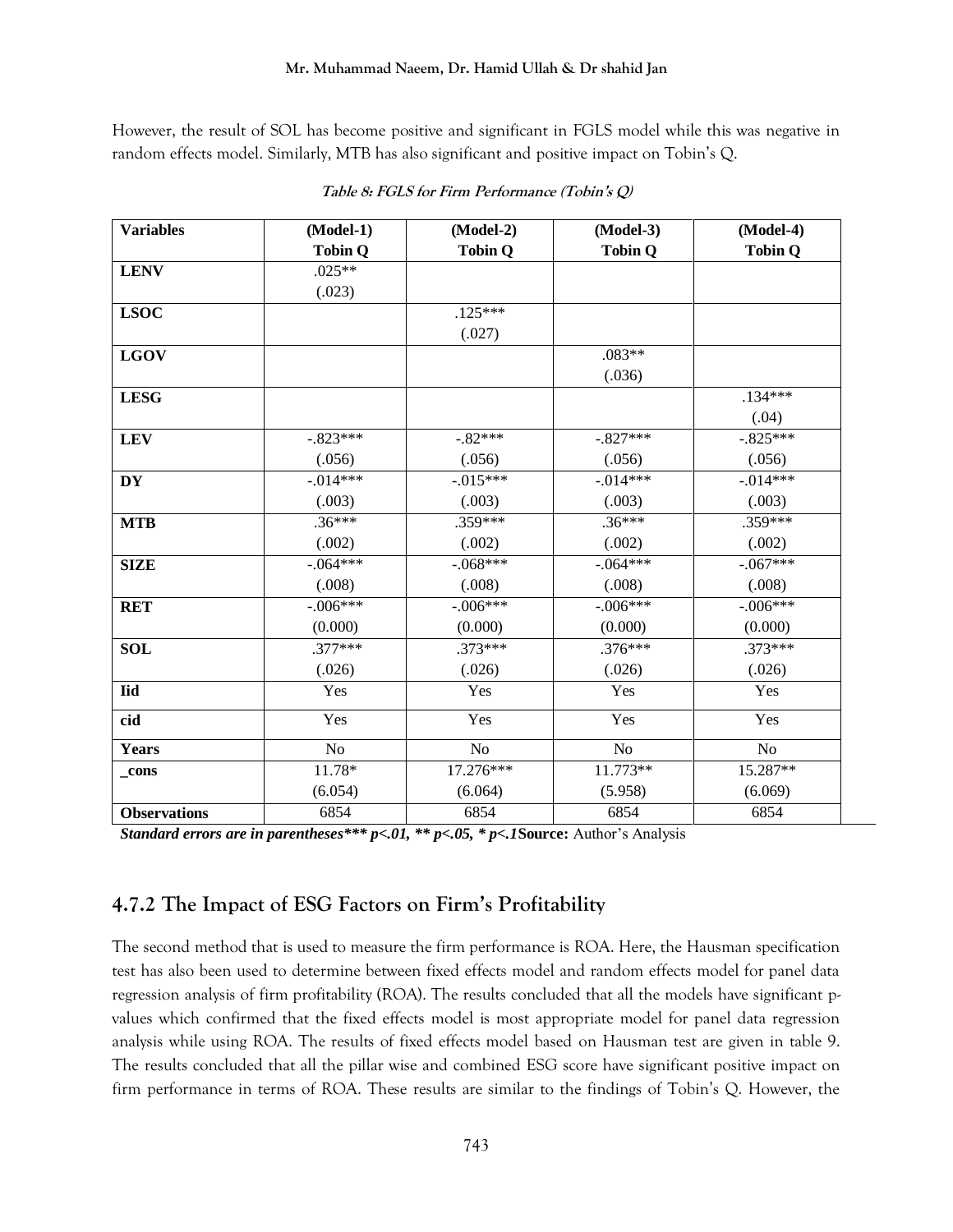result of ROA is different form Tobin's Q in case of control variables as DY, MTB, Size and SOL have positive and significant impact on ROA. While these variables were show significant negative impact on Tobin's Q. The only LEV and RET have significant negative relationship with ROA.

| <b>Variables</b> | (FE)       | (RE)       | (FE)       | (RE)       | (FE)       | (RE)       | (FE)        | (RE)       |
|------------------|------------|------------|------------|------------|------------|------------|-------------|------------|
|                  | <b>ROA</b> | <b>ROA</b> | <b>ROA</b> | <b>ROA</b> | <b>ROA</b> | <b>ROA</b> | <b>ROA</b>  | <b>ROA</b> |
| <b>LENV</b>      | $.007***$  | $.009***$  |            |            |            |            |             |            |
|                  | (.002)     | (.002)     |            |            |            |            |             |            |
| <b>LSOC</b>      |            |            | $.005**$   | $.004**$   |            |            |             |            |
|                  |            |            | (.002)     | (.002)     |            |            |             |            |
| <b>LGOV</b>      |            |            |            |            | $.007**$   | $.006**$   |             |            |
|                  |            |            |            |            | (.003)     | (.003)     |             |            |
| <b>LESG</b>      |            |            |            |            |            |            | .001        | $.007**$   |
|                  |            |            |            |            |            |            | (.003)      | (.003)     |
| <b>LEV</b>       | $-.046***$ | $-.046***$ | $-.046***$ | $-.046***$ | $-.046***$ | $-.046***$ | $-.046***$  | $-.046***$ |
|                  | (.005)     | (.005)     | (.005)     | (.005)     | (.005)     | (.005)     | (.005)      | (.005)     |
| <b>DY</b>        | $.001***$  | $.001***$  | $.001***$  | $.001***$  | $.001***$  | $.001***$  | $.001***$   | $.001***$  |
|                  | (0)        | (0)        | (0)        | (0)        | (0)        | (0)        | (0)         | (0)        |
| <b>MTB</b>       | .009***    | $.009***$  | .009***    | .009***    | .009***    | .009***    | .009***     | $.009***$  |
|                  | (0)        | (0)        | (0)        | (0)        | (0)        | (0)        | (0)         | (0)        |
| <b>SIZE</b>      | $.003***$  | $.003***$  | $.003***$  | $.003***$  | $.003***$  | $.003***$  | $.003***$   | $.003***$  |
|                  | (.001)     | (.001)     | (.001)     | (.001)     | (.001)     | (.001)     | (.001)      | (.001)     |
| <b>RET</b>       | $-.001***$ | $-.001***$ | $-0.01***$ | $-0.01***$ | $-0.01***$ | $-0.01***$ | $-0.001***$ | $-.001***$ |
|                  | (0)        | (0)        | (0)        | (0)        | (0)        | (0)        | (0)         | (0)        |
| <b>SOL</b>       | $.041***$  | $.042***$  | $.04***$   | $.041***$  | $.041***$  | $.042***$  | $.041***$   | $.042***$  |
|                  | (.002)     | (.002)     | (.002)     | (.002)     | (.002)     | (.002)     | (.002)      | (.002)     |
| iid              | Yes        | Yes        | Yes        | Yes        | Yes        | Yes        | Yes         | Yes        |
|                  |            |            |            |            |            |            |             |            |
| cid              | Yes        | Yes        | Yes        | Yes        | Yes        | Yes        | Yes         | Yes        |
|                  |            |            |            |            |            |            |             |            |
| Year             | Yes        | Yes        | Yes        | Yes        | Yes        | Yes        | Yes         | Yes        |
|                  |            |            |            |            |            |            |             |            |
| _cons            | $.019***$  | $.024***$  | $.029***$  | $.032***$  | $.018**$   | $.021***$  | $.024***$   | $.032***$  |
|                  | (.007)     | (.007)     | (.006)     | (.006)     | (.008)     | (.008)     | (.008)      | (.008)     |
| Obs              | 6599       | 6599       | 6599       | 6599       | 6599       | 6599       | 6599        | 6599       |
|                  |            |            |            |            |            |            |             |            |

**Table 9: Fixed Effects Model for Firm Performance (ROA)**

*Standard errors are in parentheses\*\*\* p<.01, \*\* p<.05, \* p<.1***Source:** Author's Analysis

Similarly, like Tobin's Q the heteroskedasticity has also been detected by using fixed effects models for measuring ROA. Therefore, FGLS has further being used for robust results. The results of FGLS are given in table 10. The results of FGLS for ROA are similar like Tobin's Q as all the independent variables both pillar wise and aggregate ESG score have significant positive impact on ROA. Moreover, some of the control variables (i.e. DY, MTB, Size and SOL) have positive and significant impact on ROA. While, LEV and RET have significant negative impact on ROA.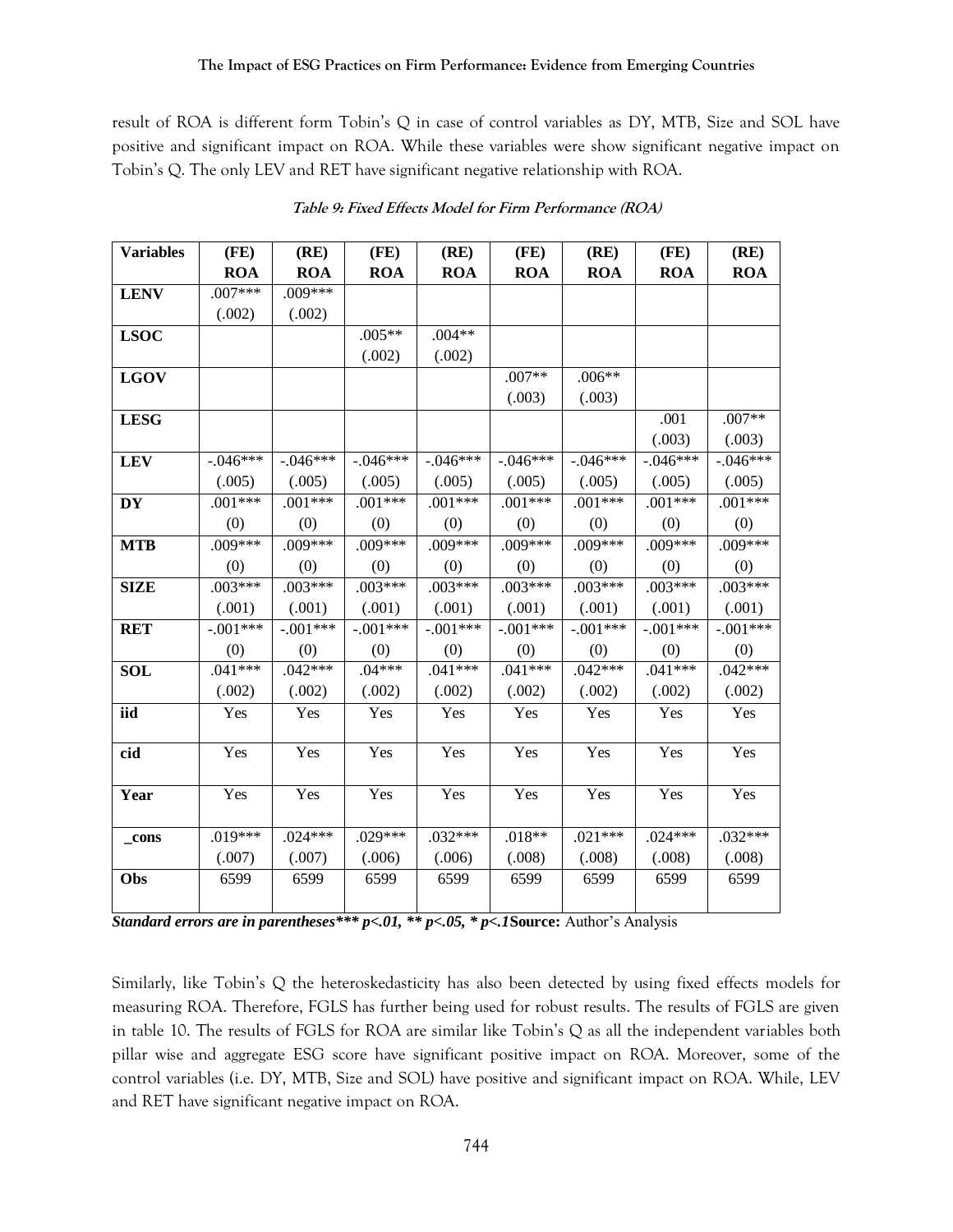| <b>Variables</b>    | (LENV)     | (LSOC)      | (LGOV)     | (LESG)      |
|---------------------|------------|-------------|------------|-------------|
|                     | <b>ROA</b> | <b>ROA</b>  | <b>ROA</b> | <b>ROA</b>  |
| <b>LENV</b>         | $0.005**$  |             |            |             |
|                     | (.002)     |             |            |             |
| <b>LSOC</b>         |            | $0.009***$  |            |             |
|                     |            | (.002)      |            |             |
| <b>LGOV</b>         |            |             | $.007**$   |             |
|                     |            |             | (.003)     |             |
| <b>LESG</b>         |            |             |            | $.005**$    |
|                     |            |             |            | (.002)      |
| <b>LEV</b>          | $-03***$   | $-0.029***$ | $-03***$   | $-0.029***$ |
|                     | (.004)     | (.004)      | (.004)     | (.004)      |
| <b>DY</b>           | $.001***$  | $.001***$   | $.001***$  | $.001***$   |
|                     | (0)        | (0)         | (0)        | (0)         |
| <b>MTB</b>          | $.009***$  | $.009***$   | $.009***$  | $.009***$   |
|                     | (0)        | (0)         | (0)        | (0)         |
| <b>SIZE</b>         | $.004***$  | $.005***$   | $.004***$  | $.004***$   |
|                     | (.001)     | (.001)      | (.001)     | (.001)      |
| <b>RET</b>          | $-.001***$ | $-.001***$  | $-.001***$ | $-.001***$  |
|                     | (0)        | (0)         | (0)        | (0)         |
| <b>SOL</b>          | $.049***$  | $.049***$   | $.049***$  | $.049***$   |
|                     | (.002)     | (.002)      | (.002)     | (.002)      |
| fid                 | Yes        | Yes         | Yes        | Yes         |
| iid                 | Yes        | Yes         | Yes        | Yes         |
| cid                 | Yes        | Yes         | Yes        | Yes         |
|                     |            |             |            |             |
| <b>Years</b>        | Yes        | Yes         | Yes        | Yes         |
| _cons               | $3.37***$  | $2.93***$   | 3.38***    | $3.191***$  |
|                     | (.556)     | (.552)      | (.546)     | (.555)      |
| <b>Observations</b> | 6599       | 6599        | 6599       | 6599        |

**Table 10: FGLS for Firm Performance (ROA)**

*Standard errors are in parentheses\*\*\* p<.01, \*\* p<.05, \* p<.1***Source:** Author's Analysis

### **5. Conclusions and Recommendations**

The purpose of the current study is to find out the impact of ESG on firm performance in emerging countries. The study used two proxies' i.e. firm value (Tobin's Q) and firm profitability (ROA) to measure the firm performance. Moreover, the study has also used the aggregate ESG score and pillar wise ESG (i.e. ENV, SOC and GOV) scores to determine the firm performance in emerging countries. The results of the first proxy e.g. firm value highlighted that both the pillar wise ENV, SOC and GOV scores and aggregate ESG score are significantly and positively related to Tobin's Q in both random effects model and FGLS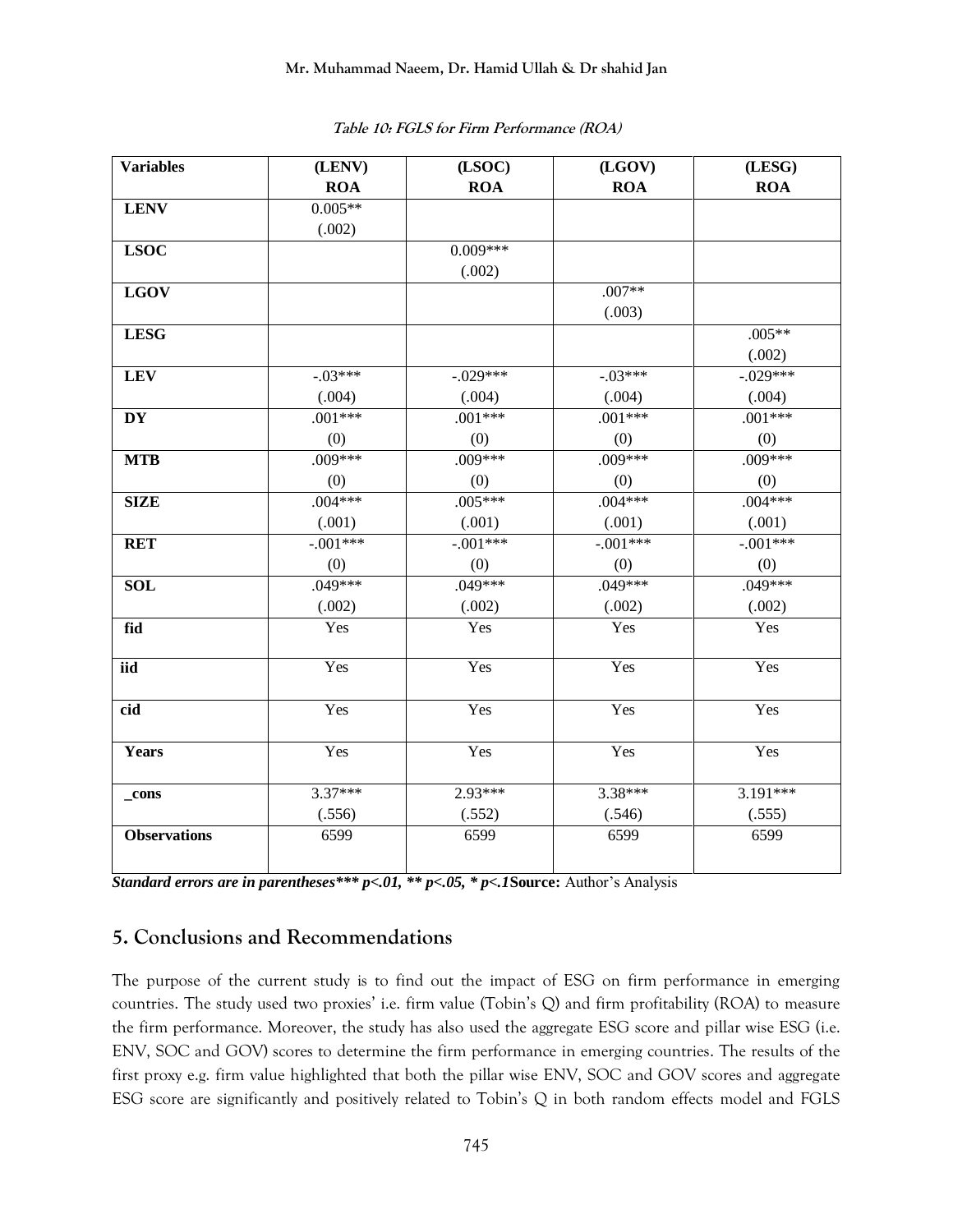regressions respectively. Thus, it means that the firms with high ESG scores are less risky, which reduced the firm discount rate and ultimately it increases the firm value (Derwall, 2007). In addition, the firm value has also reflected the investors perception towards sustainability (Derwall, 2007), so the companies which have high ESG performance benefit more from high market value. Similar results were also found by Waddock and Graves (1997), Derwall (2007), and Flammer (2013).

Moreover, the results of random effects model also showed that the control variables (i.e. Lev, DY, SIZE, RET and SOL) have negative but significant impact on firm performance. Conversely, only MTB has significant positive impact on firm performance. Similarly, the results FGLS for control variables (i.e. LEV, DY, Size and RET) have significant negative relationship with firm performance. However, the result of SOL has become positive and significant in FGLS model while this was negative in random effects model. Similarly, MTB has also significant and positive impact on Tobin's Q.

Similarly, the results of the second proxy e.g. firm profitability showed that the pillar wise ENV, SOC and GOV score and ESG aggregate score are significant positive impact on ROA by both fixed effect model and FGLS regressions accordingly. The study found significant evidence that the ESG is an important determinant that impacts the firm performance positively. These results are consistent with previous studies of Varadajara and Menon (1988), Porter and Kramer (2006); (2011) and Koelher and Hespenheide (2012). These results are similar to the findings of Tobin's Q used in this study. However, the results of fixed effects model for ROA is different form Tobin's Q in case of control variables as DY, MTB, Size and SOL have positive and significant impact on ROA. While these variables were show significant negative impact on Tobin's Q. The only LEV and RET have significant negative relationship with ROA. Moreover, the results of control variables in case of FGLS are also different from fixed effects models. The results showed that some of the control variables (i.e. DY, MTB, Size and SOL) have positive and significant impact on ROA. While, LEV and RET have significant negative impact on ROA. The findings of the study also validate the alternate hypothesis which states that aggregate ESG and pillar wise components of ESG are positively and significantly associated with firm performance.

The current study has used the data of all the emerging countries; in future the comparison of developed and emerging countries should also be used. Similarly, the mediating role of risk in ESG and firm financial performance is also a way of future studies. Moreover, the moderating role of legal environment should also be used for future research.

### **Authors' Declaration**

We confirm that the paper has not been published previously, it is not under consideration for publication elsewhere, and the manuscript is not being simultaneously submitted elsewhere.

# **REFERENCES**

Abramson, L., & Chung, D. (2000). Socially responsible investing: Viable for value investors? *Journal of Investing*, 9(3), 73–80.

Aggarwal, P. (2013). Sustainability reporting and its impact on corporate financial performance: A literature review. *Indian Journal of Commerce & Management Studies*, *4*(3).51-59.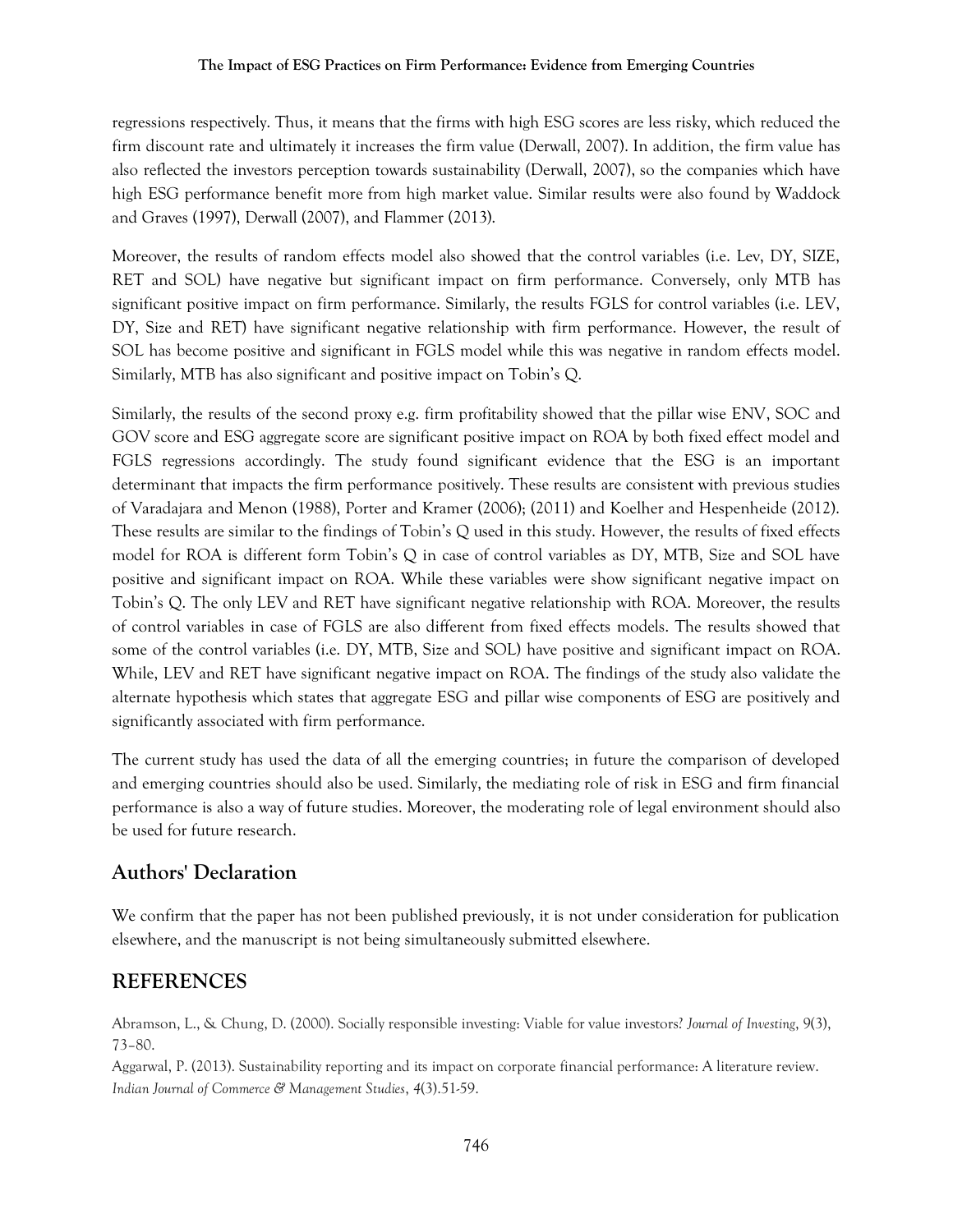Al-Najjar, B., &Anfimiadou, A. (2012). 'Environmental Policies and Firm Value', *Business Strategy and the Environment,*  vol.21, 49-59

Arellano, M. (2003). Panel Data Econometrics, Oxford University Press: Advanced Texts in Econometrics, Oxford.

Ali, W., Frynas, J. G., & Mahmood, Z. (2017). Determinants of corporate social responsibility (CSR) disclosure in developed and developing countries: A literature review. *Corporate Social Responsibility and Environmental Management*, *24*(4), 273-294.

Almeyda, R., &Darmansya, A. (2019). The influence of environmental, social, and governance (ESG) disclosure on firm financial performance. *IPTEK Journal of Proceedings Series*, (5), 278-290.

Alexander, G. J., & Buchholz, R. A. (1978). Corporate social responsibility and stock market performance. *Academy of Management journal*, *21*(3), 479-486.

Al‐Najjar, B., &Anfimiadou, A. (2012). Environmental policies and firm value. *Business Strategy and the Environment*, *21*(1), 49-59.

Ashwin Kumar, N. C., Smith, C., Badis, L., Wang, N., Ambrosy, P., & Tavares, R. (2016). ESG factors and riskadjusted performance: a new quantitative model. *Journal of Sustainable Finance & Investment*, *6*(4), 292-300.

Barnea, A., & Rubin, A. (2010). Corporate social responsibility as a conflict between shareholders. *Journal of business ethics*, *97*(1), 71-86.

Barney, J. B., Ketchen Jr, D. J., & Wright, M. (2011). The future of resource-based theory: revitalization or decline?. Journal of management, 37(5), 1299–1315.

Bassen, A., Meyer, K., &Schlange, J. (2006). The influence of corporate responsibility on the cost of capital. *Available at SSRN 984406*.

Bauer, R., Gunster, N. &Otten, R. (2004). Empirical Evidence on Corporate Governance in Europe: The Effect on Stock Returns, Firm Value and Performance. *Journal of Asset Management*, Vol. 5, August, 91-104.

Bauer, R., & Hann, D. (2010).Corporate Environmental Management and Credit Risk. ECCE Working Paper. University Maastricht, the European Centre for Corporate Engagement.

Bebchuk, L., Cohen, A., & Ferrell, A. (2010). 'What Matters in Corporate Governance?', *The Review of Financial Studies,* vol.22, no.2, 783-827

Benlemlih, M., &Girerd-Potin, I. (2014, May). Does Corporate Social Responsibility Affect Firm Financial Risk? Evidence from Vigeo Data. In *meeting of the International French Finance Association (AFFI), Aix en Provence*.

Bolton, B. J. (2013). Corporate social responsibility and bank performance. *Available at SSRN 2277912*.

Brammer, S., C. Brooks & S. Pavelin (2006). Corporate social performance and stock returns: UK evidence from disaggregate measures, *Financial Management* 35, 97–116.

Brammer, S., & Millington, A. (2004). The development of corporate charitable contributions in the UK: A stakeholder analysis. *Journal of Management studies*, *41*(8), 1411-1434.

Brooks, C., &Oikonomou, I. (2018). The effects of environmental, social and governance disclosures and performance on firm value: A review of the literature in accounting and finance. *The British Accounting Review*, *50*(1), 1- 15.

Cek, K., &Eyupoglu, S. (2020). Does environmental, social and governance performance influence economic performance?. *Journal of Business Economics and Management*, *21*(4), 1165-1184.

Cheng, B., Ioannou, I., &Serafeim, G. (2014). Corporate social responsibility and access to finance. *Strategic management journal*, *35*(1), 1-23.

Clark, G. L., Feiner, A., &Viehs, M. (2014). From the Stockholder to the Stakeholder: How Sustainability Can Drive Financial Outperformance. Available at SSRN 2508281.

Cormier, D., &Magnan, M. (2003). Environmental reporting management: a continental European perspective. Journal of Accounting and public Policy, 22(1), 43-62.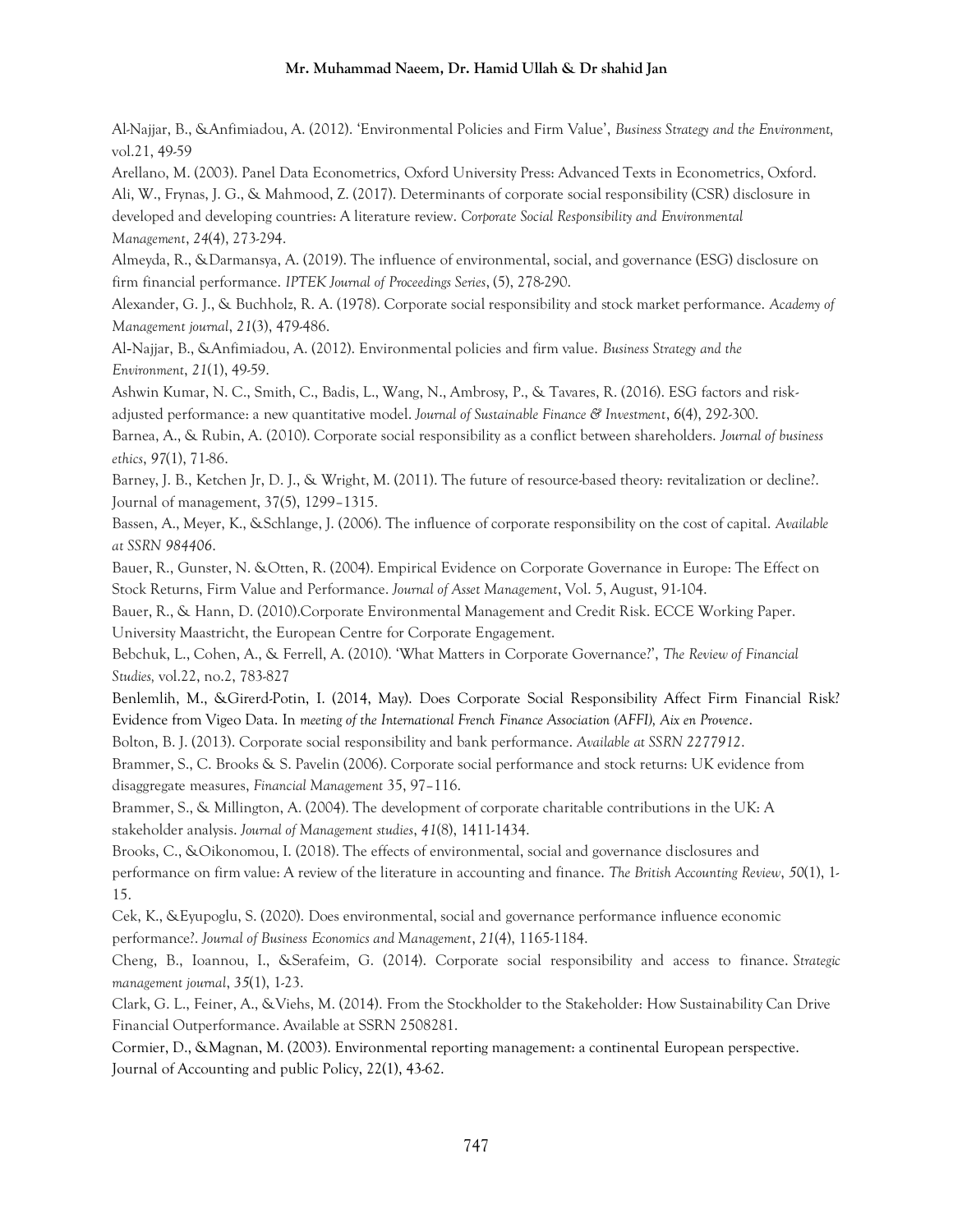Crifo, P., Forget, V. D., &Teyssier, S. (2015). The price of environmental, social and governance practice disclosure: An experiment with professional private equity investors. *Journal of Corporate Finance*, *30*, 168-194. Crook, T. R., Ketchen, D. J., Combs, J. G., & Todd, S. Y. (2008). Strategic resources and performance: A meta‐analysis. Strategic Management Journal, 29(11), 1141–1154.<https://doi.org/10.1002/smj.703> Dhaliwal, D. S., Li, O. Z., Tsang, A., & Yang, Y. G. (2011). Voluntary nonfinancial disclosure and the cost of equity capital: The initiation of corporate social responsibility reporting. *The accounting review*, *86*(1), 59-100. Dhaliwal, D. S., Radhakrishnan, S., Tsang, A., & Yang, Y. G. (2012). Nonfinancial disclosure and analyst forecast accuracy: International evidence on corporate social responsibility disclosure. *The accounting review*, *87*(3), 723-759. De Klerk, M., De Villiers, C., & Van Staden, C. (2015). The influence of corporate social responsibility disclosure on share prices: Evidence from the United Kingdom. *Pacific Accounting Review*. De Silva Lokuwaduge, C. S., & de Silva, K. (2020). Emerging corporate disclosure of environmental social and governance (ESG) risks: An Australian study. *Australasian Accounting, Business and Finance Journal*, *14*(2), 35-50. Del Giudice, A., &Rigamonti, S. (2020). Does Audit Improve the Quality of ESG Scores? Evidence from Corporate Misconduct. *Sustainability*, *12*(14), 5670. Deng, X., Kang, J. K., & Low, B. S. (2013). Corporate social responsibility and stakeholder value maximization: Evidence from mergers. *Journal of financial Economics*, *110*(1), 87-109. Derwall, J., N. Guenster, R. Bauer, & K.C.G. Koedijk (2005).The eco-efficiency premiumpuzzle, Financial Analysts Journal 61, 51–63. Derwall, J., &Verwijmeren, P. (2007). Corporate governance and the cost of equity capital: Evidence from gmi's governance rating. *European Centre for Corporate Engagement Research Note*, *6*(1), 1-11. Desclée, A.; Dynkin, L.; Hyman, J.; Polbennikov, S. (2016). Sustainable Investing and Bond Returns; Research Study into the Impact of ESG on Credit Portfolio Performance; Barclays: London, UK. Devalle, A. (2017). The linkage between ESG performance and credit ratings: a firm-level perspective analysis. Di Tommaso, C., & Thornton, J. (2020). Do ESG scores effect bank risk taking and value? Evidence from European banks. *Corporate Social Responsibility and Environmental Management*, *27*(5), 2286-2298. Dumitrescu, A., El Hefnawy, M., &Zakriya, M. (2020). Golden geese or black sheep: Are stakeholders the saviors or saboteurs of fnancial distress? Finance Research Letters, 37, 101371. Eccles, R.G.; Ioannou, I.; Serafeim, G. (2014). The impact of corporate sustainability on organizational processes and performance. *Journal of Management Science,60*, 2835–2857. Eduardo, D. G., & Javier, A. C. (2019). Environmental, Social and Governance (ESG) Scores and Financial Performance of Multilatinas: Moderating Efects of Geographic International Diversifcation and Financial Slack. *Journal of Business Ethics*. El Ghoul, S., Guedhami, O., Kwok, C. C., & Mishra, D. R. (2011). Does corporate social responsibility affect the cost of capital?. *Journal of Banking & Finance*, *35*(9), 2388-2406. Escrig‐Olmedo, E., Muñoz‐Torres, M. J., & Fernández‐Izquierdo, M. Á. (2013). Sustainable development and the financial system: Society's perceptions about socially responsible investing. *Business Strategy and the Environment*, *22*(6), 410-428. Evans, J. R., & Peiris, D. (2010). The relationship between environmental social governance factors and stock returns. *Available at SSRN 1725077*. Fatemi, A., Glaum, M., & Kaiser, S. (2018). ESG performance and frm value: The moderating role of disclosure. Global Finance Journal, 38, 45–64.

Fisher-Vanden, K., & Thorburn, K. S. (2011).Voluntary corporate environmental initiatives and shareholder wealth. Journal of Environmental Economics and management, 62(3),430-445.

Friede, G., Busch, T., &Bassen, A. (2015). ESG and financial performance: aggregated evidence from more than 2000 empirical studies. *Journal of Sustainable Finance & Investment*, *5*(4), 210-233.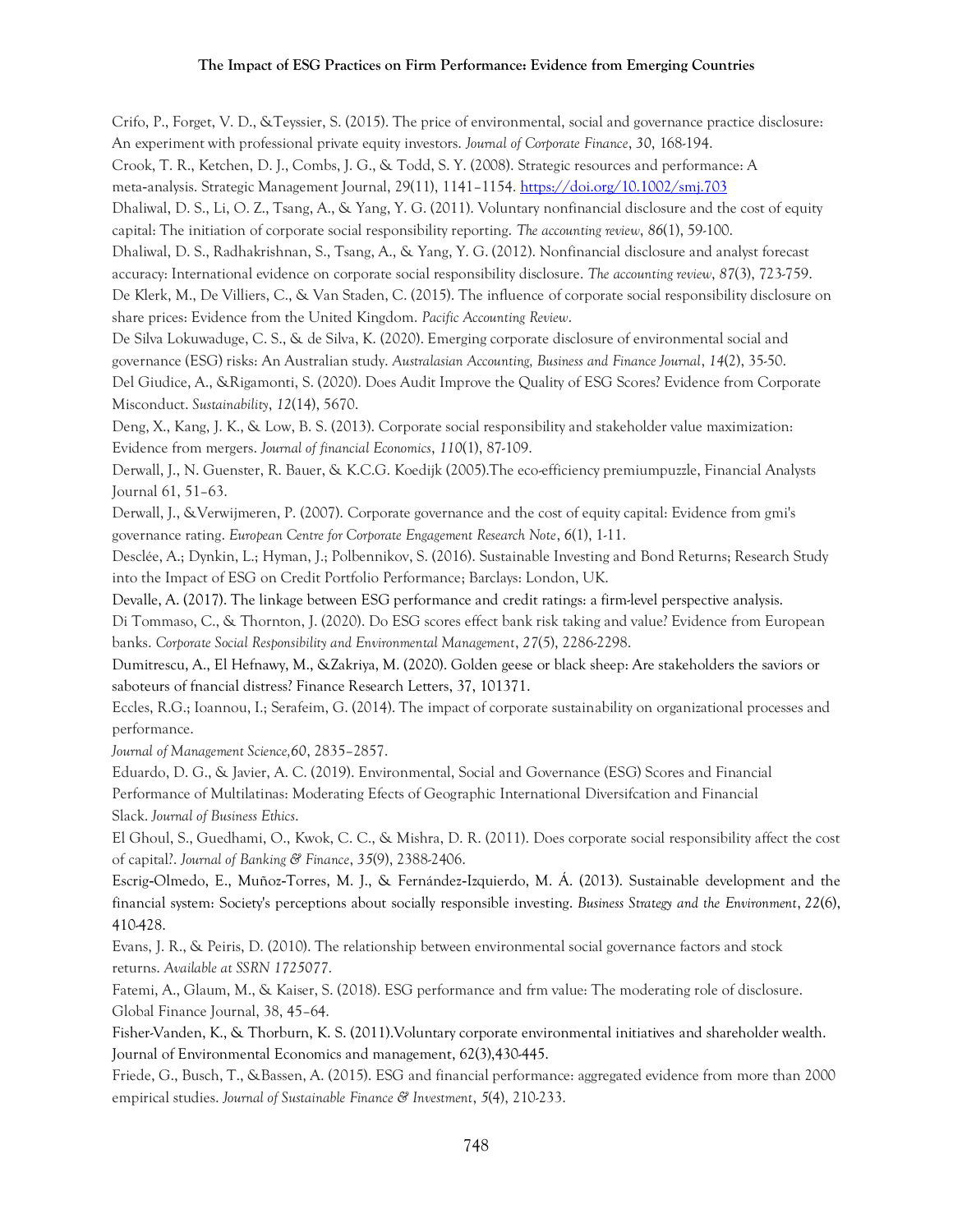Garcia, A. S., Mendes-Da-Silva, W., &Orsato, R. J. (2017). Sensitive industries produce better ESG performance: Evidence from emerging markets. *Journal of cleaner production*, *150*, 135-147.

Gentry, R. J., & Shen, W. (2010). The relationship between accounting and market measures of firm financial performance: How strong is it? Journal of managerial issues, 514-530.

Girerd-Potin, I., Jimenez-Garcès, S., &Louvet, P. (2014). Which dimensions of social responsibility concern financial investors?. *Journal of Business Ethics*, *121*(4), 559-576.

Godfrey, P. C., Merrill, C. B., & Hansen, J. M. (2009). The relationship between corporate social responsibility and shareholder value: An empirical test of the risk management hypothesis. Strategic Management Journal, 30(4), 425- 445.

Gompers, P. A., J. L. Ishii, & A. Metrick, (2003).Corporate governance and equity prices, Quarterly Journal of Economics 118, 107-155.

Goss, A., & Roberts, G. S. (2011). The impact of corporate social responsibility on the cost of bank loans. *Journal of Banking & Finance*, *35*(7), 1794-1810.

Griffin, J.J. & Mahon, J.F. (1997). The corporate social performance and corporate financial performance debate: twenty-five years of incomparable research, *Business and Society*, Vol. 36 No. 1, 5-31.

Hamilton, J. 1995. Pollution as news: Media and stock market reactions to the toxic release inventory data. Journal of Environmental Economics and Management. 28:98-113.

Hill, R. P., Ainscough, T., Shank, T., &Manullang, D. (2007). Corporate social responsibility and socially responsible investing: A global perspective. *Journal of business ethics*, *70*(2), 165-174

Hillman, A. J., &Keim, G. D. (2001). Shareholder value, stakeholder management, and social issues: what's the bottom line?. *Strategic management journal*, *22*(2), 125-139.

Jang, J. I., Lee, K., & Choi, H. S. (2013). The relation between corporate social responsibility and financial performance: Evidence from Korean firms. Pan - Pacific Journal of Business Research, 4(2), 3-17.

Kim, Y., Li, H., & Li, S. (2014). Corporate social responsibility and stock price crash risk. *Journal of Banking & Finance*, *43*, 1-13.

Lee, D. D., Faff, R. W., &Langfield-Smith, K. (2009). Revisiting the vexing question: does superior corporate social performance lead to improved financial performance?. *Australian Journal of Management*, *34*(1), 21-49.

Lee, D. D., & Faff, R. W. (2009). Corporate sustainability performance and idiosyncratic risk: A global perspective. *Financial Review*, *44*(2), 213-237.

Lemmon, M. L., &Lins, K. V. (2003). Ownership structure, corporate governance, and firmv alue: Evidence from the East Asian financial crisis. The Journal of Finance, 58(4),1445-1468.

Ling, A., Forrest, S., Lynch, M., & Fox, M. (2007). Global food & beverages: integrating ESG. *Goldman Sachs*.

Lo, S. F., &Sheu, H. J. (2007). Is corporate sustainability a value‐increasing strategy for business? *Corporate Governance: An International Review*, *15*(2), 345-358.

Lucas, M. T., &Noordewier, T. G. (2016). Environmental management practices and firm financial performance: The moderating efect of industry pollution-related factors. International Journal of Production Economics, 175, 24–34.

Marin, L., Ruiz, S., & Rubio, A. (2009). The role of identity salience in the effects of corporate social responsibility on consumer behavior. *Journal of business ethics*, *84*(1), 65-78.

Matos, P. (2020). ESG and Responsible Institutional Investing Around the World: A Critical Review.

Mishra, S., &Suar, D. (2010). Does corporate social responsibility influence firm performance of Indian companies?.Journal of Business Ethics, 95(4), 571-601.

Neitzert, F., &Petras, M. (2019). Corporate social responsibility and bank risk. *Available at SSRN 3456754*.

Oikonomou, I., Brooks, C., &Pavelin, S. (2012). The impact of corporate social performance on financial risk and utility: A longitudinal analysis. *Financial Management*, *41*(2), 483-515.

Oikonomou, I., Brooks, C., &Pavelin, S. (2014). The effects of corporate social performance on the cost of corporate debt and credit ratings. *Financial Review*, *49*(1), 49-75.